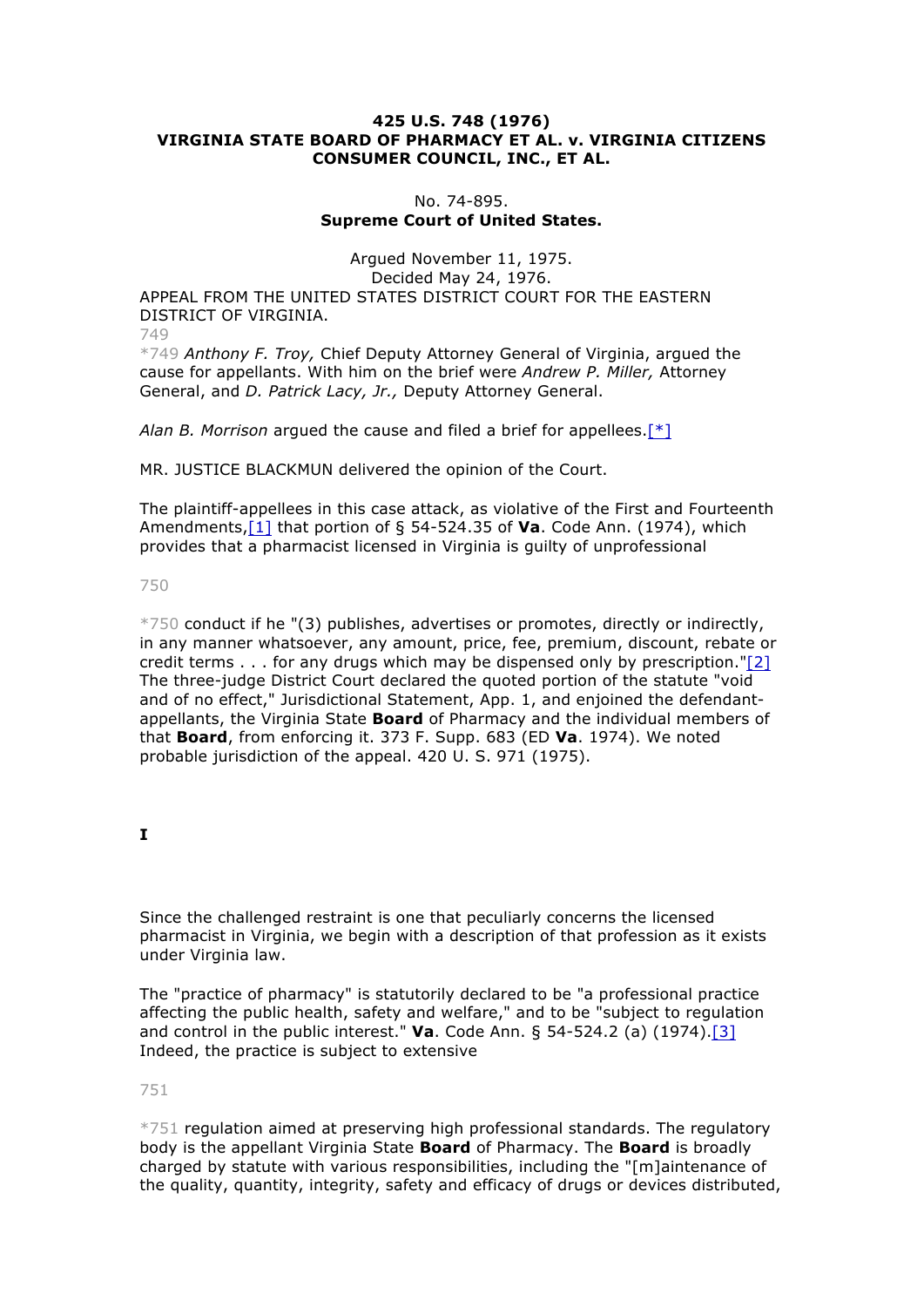dispensed or administered." § 54-524.16 (a). It also is to concern itself with "[m]aintaining the integrity of, and public confidence in, the profession and improving the delivery of quality pharmaceutical services to the citizens of Virginia." § 54-524.16 (d). The **Board** is empowered to "make such bylaws, rules and regulations. . . as may be necessary for the lawful exercise of its powers." § 54-524.17.

The **Board** is also the licensing authority. It may issue a license, necessary for the practice of pharmacy in the State, only upon evidence that the applicant is "of good moral character," is a graduate in pharmacy of a school approved by the **Board**, and has had "a suitable period of experience [the period required not to exceed 12 months] acceptable to the **Board**." § 54-524.21. The applicant must pass the examination prescribed by the **Board**. *Ibid.* One approved school is the School of Pharmacy of the Medical College of Virginia, where the curriculum is for three years following two years of college. Prescribed prepharmacy courses, such as biology and chemistry, are to be taken in college, and study requirements at the school itself include courses in organic chemistry, biochemistry, comparative anatomy, physiology, and pharmacology. Students are also trained in the ethics of the profession, and there is some clinical experience in the school's hospital pharmacies and in the medical center operated by the Medical College. This

#### 752

 $*752$  is "a rigid, demanding curriculum in terms of what the pharmacy student is expected to know about drugs."[4]

Once licensed, a pharmacist is subject to a civil monetary penalty, or to revocation or suspension of his license, if the **Board** finds that he "is not of good moral character," or has violated any of a number of stated professional standards (among them that he not be "negligent in the practice of pharmacy" or have engaged in "fraud or deceit upon the consumer . . . in connection with the practice of pharmacy"), or is guilty of "unprofessional conduct." § 54-524.22:1. "Unprofessional conduct" is specifically defined in § 54-524.35, n. 2, *supra,* the third numbered phrase of which relates to advertising of the price for any prescription drug, and is the subject of this litigation.

Inasmuch as only a licensed pharmacist may dispense prescription drugs in Virginia, § 54-524.48,[5] advertising or other affirmative dissemination of prescription drug price information is effectively forbidden in the State. Some pharmacies refuse even to quote prescription drug prices over the telephone. The **Board's** position, however, is that this would not constitute an unprofessional publication.[6] It is clear, nonetheless, that all advertising of such prices, in the normal sense, is forbidden. The prohibition does not extend to nonprescription drugs, but neither is it confined to prescriptions that the pharmacist compounds himself. Indeed, about 95% of all prescriptions now are filled with dosage forms prepared by the pharmaceutical manufacturer.[7]

753 \*753 **II**

This is not the first challenge to the constitutionality of § 54-524.35 and what is now its third-numbered phrase. Shortly after the phrase was added to the statute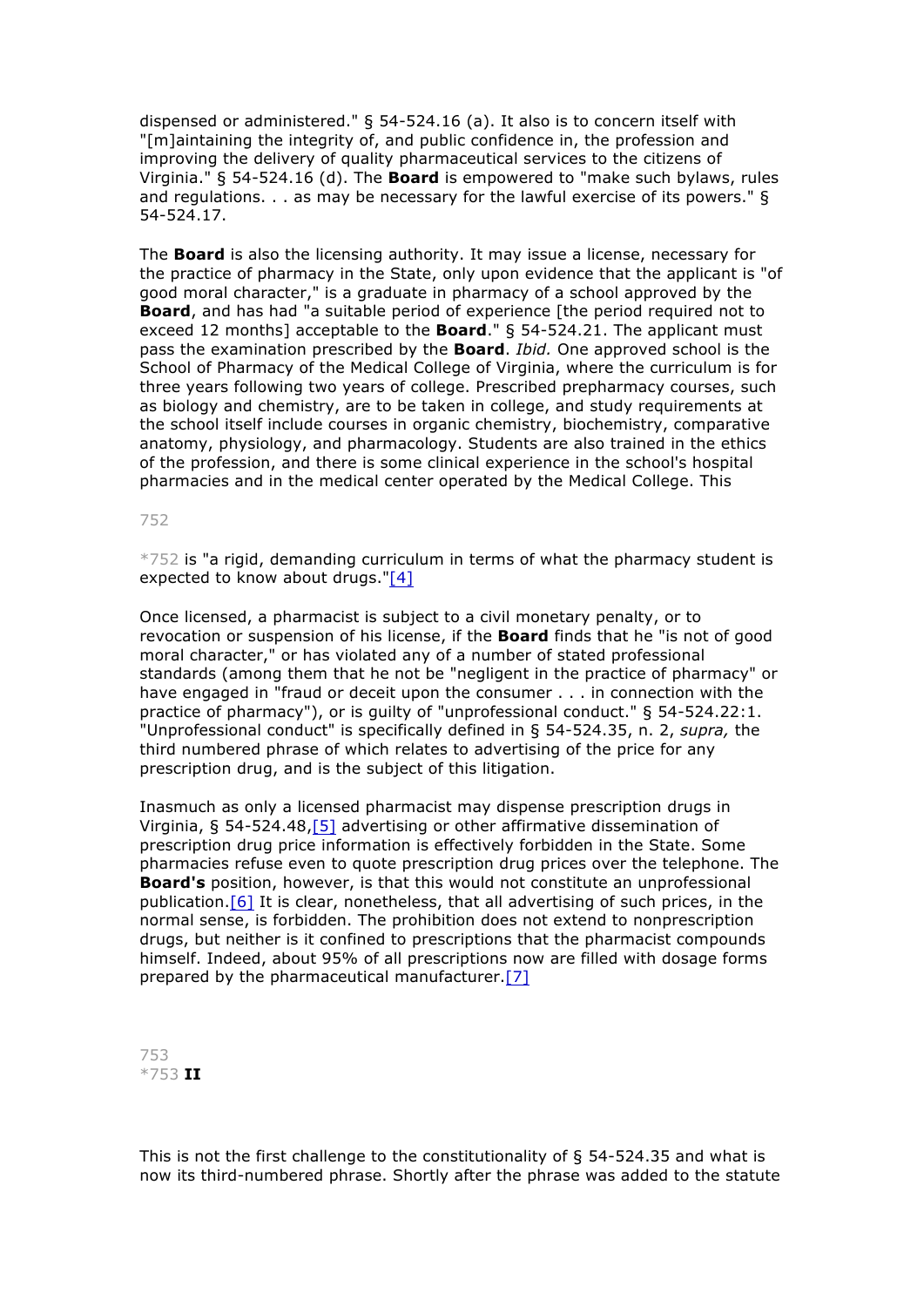in 1968,[8] a suit seeking to enjoin its operation was instituted by a drug retailing company and one of its pharmacists. Although the First Amendment was invoked, the challenge appears to have been based primarily on the Due Process and Equal Protection Clauses of the Fourteenth Amendment. In any event, the prohibition on drug price advertising was upheld. *Patterson Drug Co.* v. *Kingery,* 305 F. Supp. 821 (WD **Va**. 1969). The threejudge court did find that the dispensation of prescription drugs "affects the public health, safety and welfare." *Id.,* at 824-825. No appeal was taken.

The present, and second, attack on the statute is one made not by one directly subject to its prohibition, that is, a pharmacist, but by prescription drug consumers who claim that they would greatly benefit if the prohibition were lifted and advertising freely allowed. The plaintiffs are an individual Virginia resident who suffers from diseases that require her to take prescription drugs on a daily basis,[9] and two nonprofit organizations.[10] Their

#### 754

 $*754$  claim is that the First Amendment entitles the user of prescription drugs to receive information that pharmacists wish to communicate to them through advertising and other promotional means, concerning the prices of such drugs.

Certainly that information may be of value. Drug prices in Virginia, for both prescription and nonprescription items, strikingly vary from outlet to outlet even within the same locality. It is stipulated, for example, that in Richmond "the cost of 40 Achromycin tablets ranges from \$2.59 to \$6.00, a difference of 140% [*sic*]," and that in the Newport News-Hampton area the cost of tetracycline ranges from \$1.20 to \$9.00, a difference of 650%.[11]

The District Court seized on the identity of the plaintiff-appellees as consumers as a feature distinguishing the

755

\*755 present case from *Patterson Drug Co.* v. *Kingery, supra.* Because the unsuccessful plaintiffs in that earlier case were pharmacists, the court said, "theirs was a prima facie commercial approach," 373 F. Supp., at 686. The present plaintiffs, on the other hand, were asserting an interest in their own health that was "fundamentally deeper than a trade consideration." *Ibid.* In the District Court's view, the expression in *Valentine* v. *Chrestensen,* 316 U. S. 52, 54-55 (1942), to the effect that "purely commercial advertising" is not protected had been tempered, by later decisions of this Court, to the point that First Amendment interests in the free flow of price information could be found to outweigh the countervailing interests of the State. The strength of the interest in the free flow of drug price information was borne out, the court felt, by the fact that three States by court decision had struck down their prohibitions on drug price advertising. *Florida Board of Pharmacy* v. *Webb's City, Inc.,* 219 So. 2d 681 (Fla. 1969); *Maryland Board of Pharmacy* v. *Sav-A-Lot, Inc.,* 270 Md. 103. 311 A. 2d 242 (1973); *Pennsylvania State Board of Pharmacy* v. *Pastor,* 441 Pa. 186, 272 A. 2d 487 (1971).[12] The District Court recognized that this Court had upheld—against federal constitutional challenges other than on First Amendment grounds—state restrictions

756

\*756 on the advertisement of prices for optometrists' services, *Head* v. *New*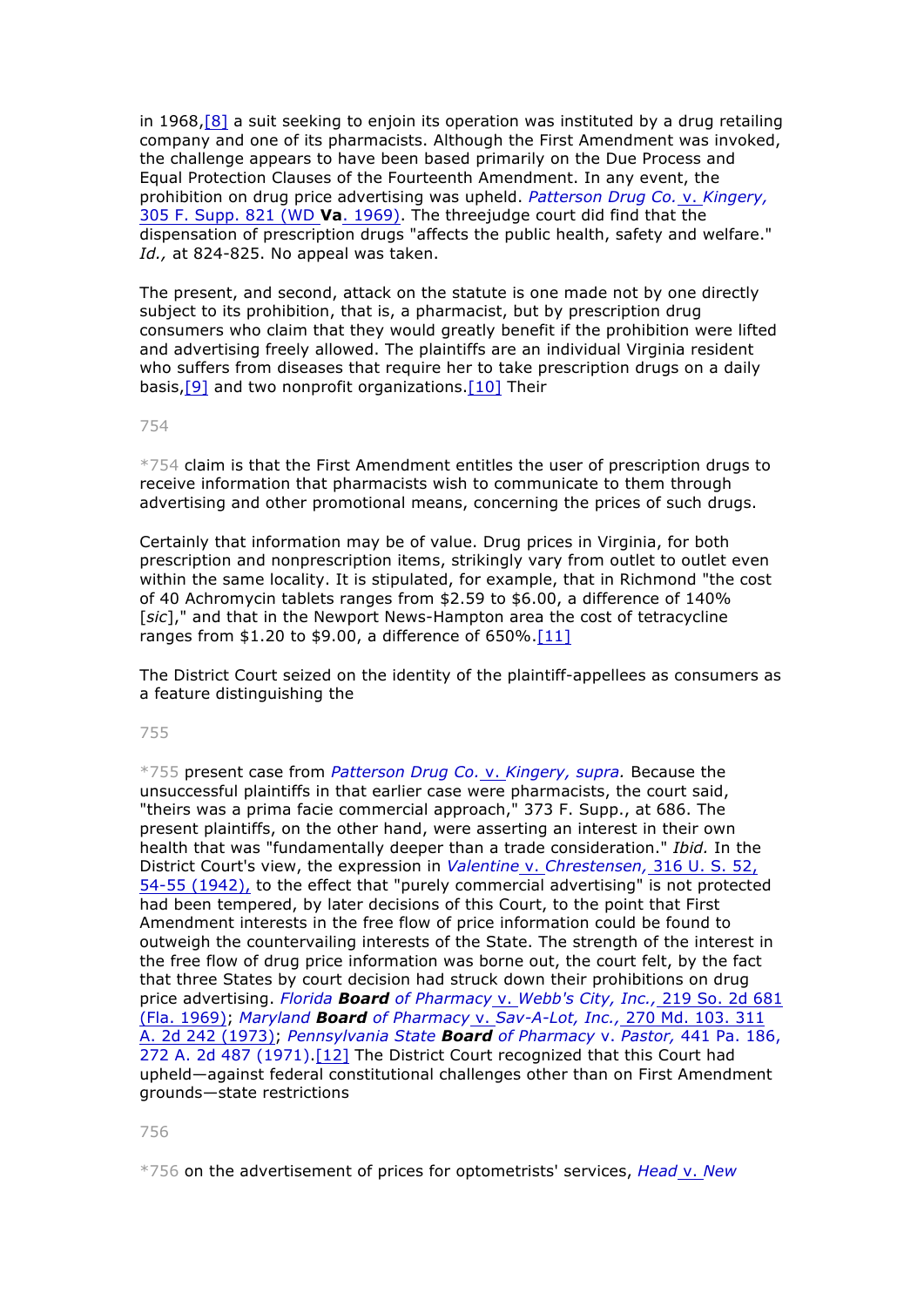*Mexico Board,* 374 U. S. 424 (1963), for eyeglass frames, *Williamson* v. *Lee Optical Co.,* 348 U. S. 483 (1955), and for dentists' services, *Semler* v. *Dental Examiners,* 294 U. S. 608 (1935).[13] The same dangers of abuse and deception were not thought to be present, however, when the advertised commodity was prescribed by a physician for his individual patient and was dispensed by a licensed pharmacist. The **Board** failed to justify the statute adequately, and it had to fall. 373 F. Supp., at 686-687.

# **III**

The question first arises whether, even assuming that First Amendment protection attaches to the flow of drug price information, it is a protection enjoyed by the appellees as recipients of the information, and not solely, if at all, by the advertisers themselves who seek to disseminate that information.

Freedom of speech presupposes a willing speaker. But where a speaker exists, as is the case here,[14] the protection afforded is to the communication, to its source and to its recipients both. This is clear from the decided cases. In *Lamont* v. *Postmaster General,* 381 U. S. 301 (1965), the Court upheld the First Amendment rights of citizens to receive political publications sent from abroad.

## 757

\*757 More recently, in *Kleindienst* v. *Mandel,* 408 U. S. 753, 762-763 (1972), we acknowledged that this Court has referred to a First Amendment right to "receive information and ideas," and that freedom of speech " `necessarily protects the right to receive.' " And in *Procunier* v. *Martinez,* 416 U. S. 396, 408-409 (1974), where censorship of prison inmates' mail was under examination, we thought it unnecessary to assess the First Amendment rights of the inmates themselves, for it was reasoned that such censorship equally infringed the rights of noninmates to whom the correspondence was addressed. There are numerous other expressions to the same effect in the Court's decisions. See, *e. g., Red Lion Broadcasting Co.* v. *FCC,* 395 U. S. 367, 390 (1969); *Stanley* v. *Georgia,* 394 U. S. 557, 564 (1969); *Griswold* v. *Connecticut,* 381 U. S. 479, 482 (1965); *Marsh* v. *Alabama,* 326 U. S. 501, 505 (1946); *Thomas* v. *Collins,* 323 U. S. 516, 534 (1945); *Martin* v. *Struthers,* 319 U. S. 141, 143 (1943). If there is a right to advertise, there is a reciprocal right to receive the advertising, and it may be asserted by these appellees.[15]

The appellants contend that the advertisement of prescription drug prices is outside the protection of the First Amendment because it is "commercial speech." There can be no question that in past decisions the Court has given some indication that commercial speech is unprotected. In *Valentine* v. *Chrestensen, supra,* the Court upheld a New York statute that prohibited the distribution of any "handbill, circular . . . or other advertising matter whatsoever in or upon any

<sup>758</sup> \*758 **IV**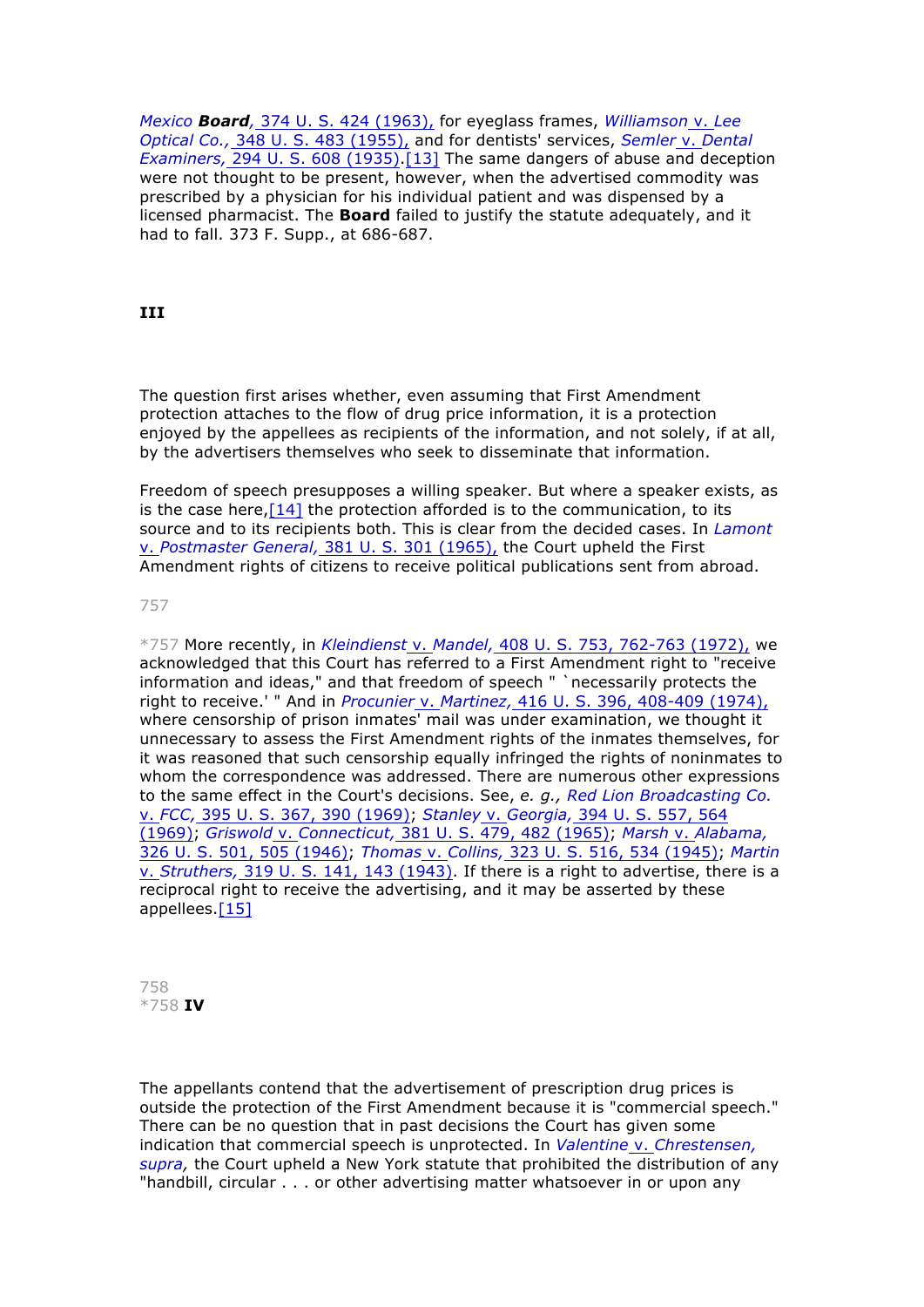street." The Court concluded that, although the First Amendment would forbid the banning of all communication by handbill in the public thoroughfares, it imposed "no such restraint on government as respect purely commercial advertising." 316 U. S., at 54. Further support for a "commercial speech" exception to the First Amendment may perhaps be found in *Breard* v. *Alexandria,* 341 U. S. 622 (1951), where the Court upheld a conviction for violation of an ordinance prohibiting door-to-door solicitation of magazine subscriptions. The Court reasoned: "The selling . . . brings into the transaction a commercial feature," and it distinguished *Martin* v. *Struthers, supra,* where it had reversed a conviction for door-to-door distribution of leaflets publicizing a religious meeting, as a case involving "no element of the commercial." 341 U. S., at 642-643. Moreover, the Court several times has stressed that communications to which First Amendment protection was given were *not* "purely commercial." *New York Times Co.* v. *Sullivan,* 376 U. S. 254, 266

#### 759

# \*759 (1964); *Thomas* v. *Collins,* 323 U. S., at 533; *Murdock* v. *Pennsylvania,* 319 U. S. 105, 111 (1943); *Jamison* v. *Texas,* 318 U. S. 413, 417 (1943).

Since the decision in *Breard,* however, the Court has never *denied* protection on the ground that the speech in issue was "commercial speech." That simplistic approach, which by then had come under criticism or was regarded as of doubtful validity by Members of the Court,[16] was avoided in *Pittsburgh Press Co.* v. *Human Relations Comm'n,* 413 U. S. 376 (1973). There the Court upheld an ordinance prohibiting newspapers from listing employment advertisements in columns according to whether male or female employees were sought to be hired. The Court, to be sure, characterized the advertisements as "classic examples of commercial speech," *id.,* at 385, and a newspaper's printing of the advertisements as of the same character. The Court, however, upheld the ordinance on the ground that the restriction it imposed was permissible because the discriminatory hirings proposed by the advertisements, and by their newspaper layout, were themselves illegal.

Last Term, in *Bigelow* v. *Virginia,* 421 U. S. 809 (1975), the notion of unprotected "commercial speech" all but passed from the scene. We reversed a conviction for violation of a Virginia statute that made the circulation of any publication to encourage or promote the

## 760

 $*760$  processing of an abortion in Virginia a misdemeanor. The defendant had published in his newspaper the availability of abortions in New York. The advertisement in question, in addition to announcing that abortions were legal in New York, offered the services of a referral agency in that State. We rejected the contention that the publication was unprotected because it was commercial. *Chrestensen*'s continued validity was questioned, and its holding was described as "distinctly a limited one" that merely upheld "a reasonable regulation of the manner in which commercial advertising could be distributed." 421 U. S., at 819. We concluded that "the Virginia courts erred in their assumptions that advertising, as such, was entitled to no First Amendment protection," and we observed that the "relationship of speech to the marketplace of products or of services does not make it valueless in the marketplace of ideas." *Id.,* at 825-826.

Some fragment of hope for the continuing validity of a "commercial speech" exception arguably might have persisted because of the subject matter of the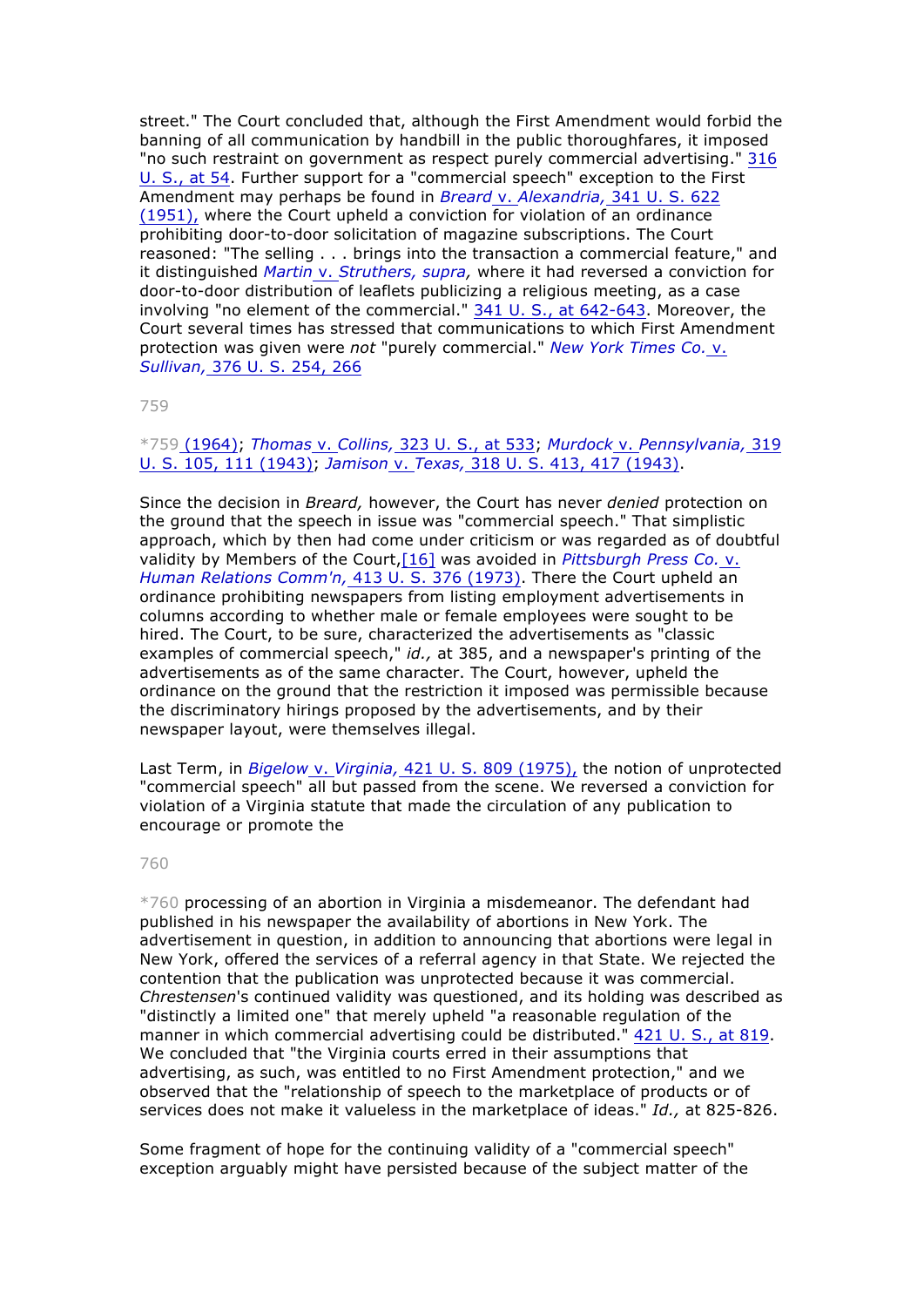advertisement in *Bigelow.* We noted that in announcing the availability of legal abortions in New York, the advertisement "did more than simply propose a commercial transaction. It contained factual material of clear `public interest.' " *Id.,* at 822. And, of course, the advertisement related to activity with which, at least in some respects, the State could not interfere. See *Roe* v. *Wade,* 410 U. S. 113 (1973); *Doe* v. *Bolton,* 410 U. S. 179 (1973). Indeed, we observed: "We need not decide in this case the precise extent to which the First Amendment permits regulation of advertising that is related to activities the State may legitimately regulate or even prohibit." 421 U. S., at 825.

Here, in contrast, the question whether there is a First Amendment exception for "commercial speech" is

761

 $*761$  squarely before us. Our pharmacist does not wish to editorialize on any subject, cultural, philosophical, or political. He does not wish to report any particularly newsworthy fact, or to make generalized observations even about commercial matters. The "idea" he wishes to communicate is simply this: "I will sell you the X prescription drug at the Y price." Our question, then, is whether this communication is wholly outside the protection of the First Amendment.

# **V**

We begin with several propositions that already are settled or beyond serious dispute. It is clear, for example, that speech does not lose its First Amendment protection because money is spent to project it, as in a paid advertisement of one form or another. *Buckley* v. *Valeo,* 424 U. S. 1, 35-59 (1976); *Pittsburgh Press Co.* v. *Human Relations Comm'n,* 413 U. S., at 384; *New York Times Co.* v. *Sullivan,* 376 U. S., at 266. Speech likewise is protected even though it is carried in a form that is "sold" for profit, *Smith* v. *California,* 361 U. S. 147, 150 (1959) (books); *Joseph Burstyn, Inc.* v. *Wilson,* 343 U. S. 495, 501 (1952) (motion pictures); *Murdock* v. *Pennsylvania,* 319 U. S., at 111 (religious literature), and even though it may involve a solicitation to purchase or otherwise pay or contribute money. *New York Times Co.* v. *Sullivan, supra; NAACP* v. *Button,* 371 U. S. 415, 429 (1963); *Jamison* v. *Texas,* 318 U. S., at 417; *Cantwell* v. *Connecticut,* 310 U. S. 296, 306-307 (1940).

If there is a kind of commercial speech that lacks all First Amendment protection, therefore, it must be distinguished by its content. Yet the speech whose content deprives it of protection cannot simply be speech on a commercial subject. No one would contend that our pharmacist may be prevented from being heard on

## 762

\*762 the subject of whether, in general, pharmaceutical prices should be regulated, or their advertisement forbidden. Nor can it be dispositive that a commercial advertisement is noneditorial, and merely reports a fact. Purely factual matter of public interest may claim protection. *Bigelow* v. *Virginia,* 421 U. S., at 822; *Thornhill* v. *Alabama,* 310 U. S. 88, 102 (1940).

Our question is whether speech which does "no more than propose a commercial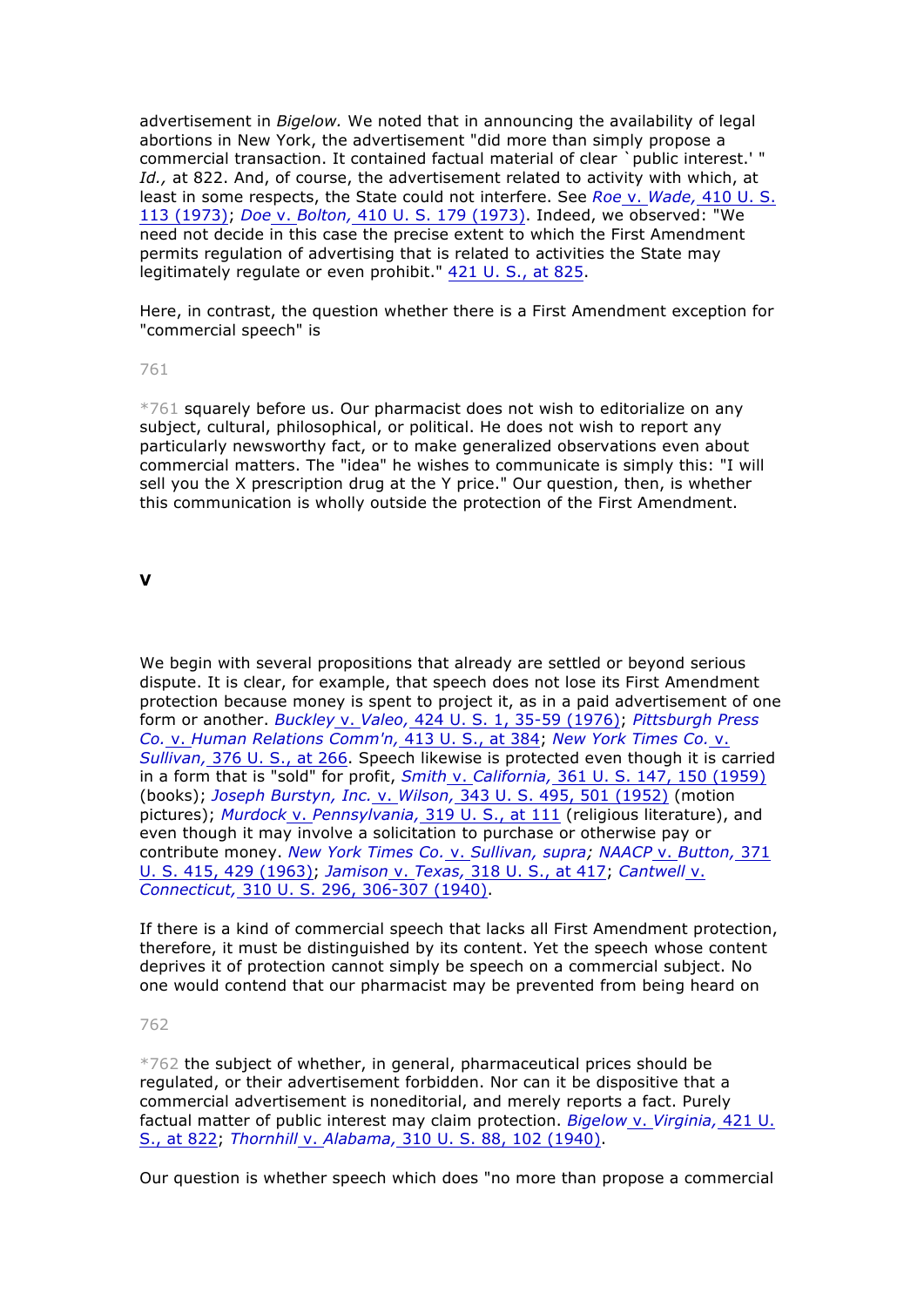transaction," *Pittsburgh Press Co.* v. *Human Relations Comm'n,* 413 U. S., at 385, is so removed from any "exposition of ideas," *Chaplinsky* v. *New Hampshire,* 315 U. S. 568, 572 (1942), and from " `truth, science, morality, and arts in general, in its diffusion of liberal sentiments on the administration of Government,' " *Roth* v. *United States,* 354 U. S. 476, 484 (1957), that it lacks all protection. Our answer is that it is not.

Focusing first on the individual parties to the transaction that is proposed in the commercial advertisement, we may assume that the advertiser's interest is a purely economic one. That hardly disqualifies him from protection under the First Amendment. The interests of the Contestants in a labor dispute are primarily economic, but it has long been settled that both the employee and the employer are protected by the First Amendment when they express themselves on the merits of the dispute in order to influence its outcome. See *e. g., NLRB* v. *Gissel Packing Co.,* 395 U. S. 575, 617-618 (1969); *NLRB* v. *Virginia Electric & Power Co.,* 314 U. S. 469, 477 (1941); *AFL* v. *Swing,* 312 U. S. 321, 325-326 (1941); *Thornhill* v. *Alabama,* 310 U. S., at 102. We know of no requirement that, in order to avail themselves of First Amendment protection, the parties to a labor dispute need address themselves to the merits of unionism in general

#### 763

 $*763$  or to any subject beyond their immediate dispute. [17] It was observed in *Thornhill* that "the practices in a single factory may have economic repercussions upon a whole region and affect widespread systems of marketing." *Id.,* at 103. Since the fate of such a "single factory" could as well turn on its ability to advertise its product as on the resolution of its labor difficulties, we see no satisfactory distinction between the two kinds of speech.

As to the particular consumer's interest in the free flow of commercial information, that interest may be as keen, if not keener by far, than his interest in the day's most urgent political debate. Appellees' case in this respect is a convincing one. Those whom the suppression of prescription drug price information hits the hardest are the poor, the sick, and particularly the aged. A disproportionate amount of their income tends to be spent on prescription drugs; yet they are the least able to learn, by shopping from pharmacist to pharmacist, where their scarce dollars are best spent. $[18]$  When drug prices

## 764

 $*764$  vary as strikingly as they do, information as to who is charging what becomes more than a convenience. It could mean the alleviation of physical pain or the enjoyment of basic necessities.

Generalizing, society also may have a strong interest in the free flow of commercial information. Even an individual advertisement, though entirely "commercial," may be of general public interest. The facts of decided cases furnish illustrations: advertisements stating that referral services for legal abortions are available, *Bigelow* v. *Virginia, supra;* that a manufacturer of artificial furs promotes his product as an alternative to the extinction by his competitors of fur-bearing mammals, see *Fur Information & Fashion Council, Inc.* v. *E. F. Timme & Son,* 364 F. Supp. 16 (SDNY 1973); and that a domestic producer advertises his product as an alternative to imports that tend to deprive American residents of their jobs, cf. *Chicago Joint Board* v. *Chicago Tribune Co.,* 435 F. 2d 470 (CA7 1970), cert. denied, 402 U. S. 973 (1971). Obviously, not all commercial messages contain the same or even a very great public interest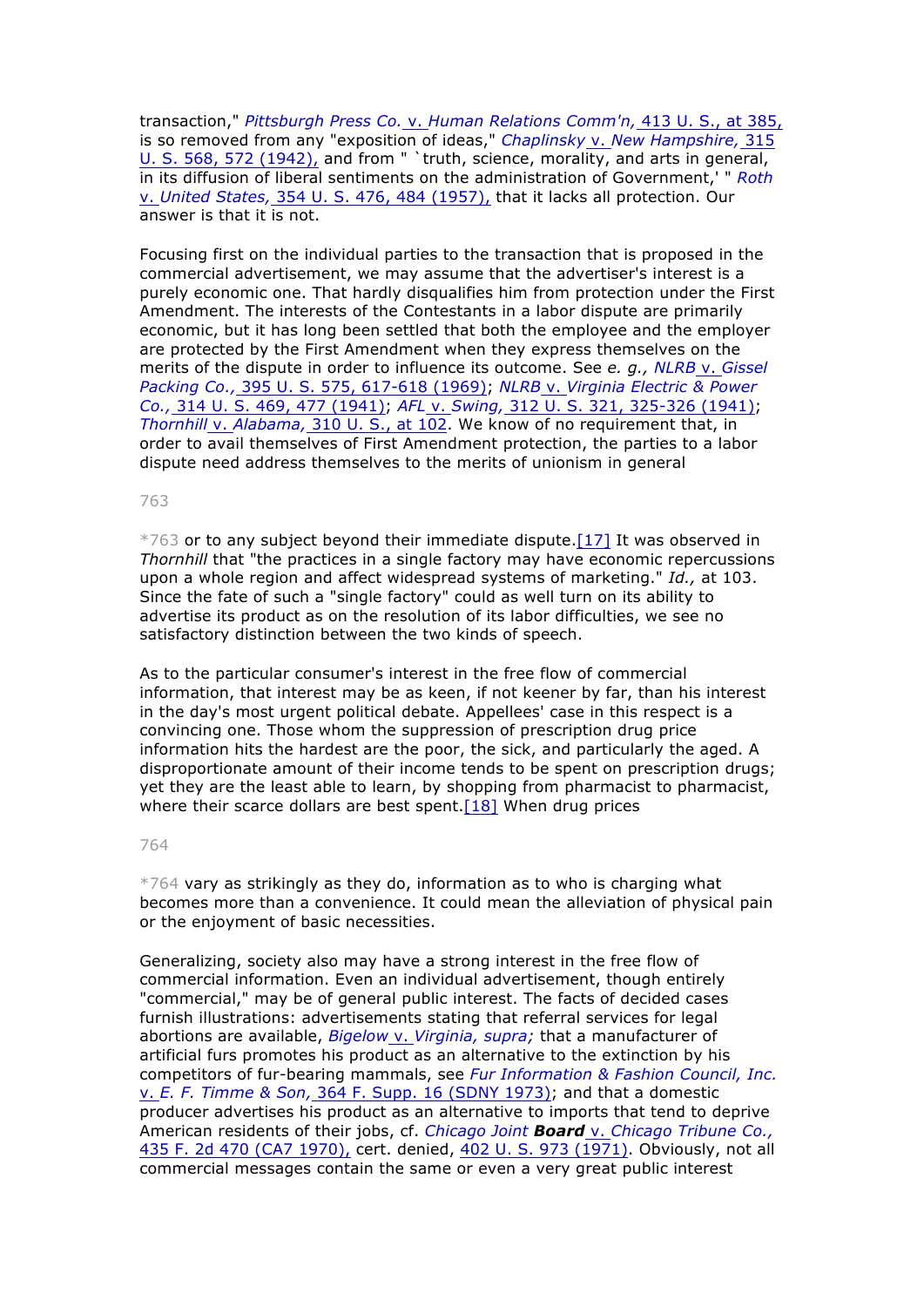element. There are few to which such an element, however, could not be added. Our pharmacist, for example, could cast himself as a commentator on store-tostore disparities

## 765

 $*765$  in drug prices, giving his own and those of a competitor as proof. We see little point in requiring him to do so, and little difference if he does not.

Moreover, there is another consideration that suggests that no line between publicly "interesting" or "important" commercial advertising and the opposite kind could ever be drawn. Advertising, however tasteless and excessive it sometimes may seem, is nonetheless dissemination of information as to who is producing and selling what product, for what reason, and at what price. So long as we preserve a predominantly free enterprise economy, the allocation of our resources in large measure will be made through numerous private economic decisions. It is a matter of public interest that those decisions, in the aggregate, be intelligent and well informed. To this end, the free flow of commercial information is indispensable. See *Dun & Bradstreet, Inc.* v. *Grove,* 404 U. S. 898, 904-906 (1971) (Douglas, J., dissenting from denial of certiorari). See also *FTC* v. *Procter & Gamble Co.,* 386 U. S. 568, 603-604 (1967) (Harlan, J., concurring). And if it is indispensable to the proper allocation of resources in a free enterprise system, it is also indispensable to the formation of intelligent opinions as to how that system ought to be regulated or altered. Therefore, even if the First Amendment were thought to be primarily an instrument to enlighten public decisionmaking in a democracy,[19] we could not say that the free flow of information does not serve that goal.[20]

# 766

\*766 Arrayed against these substantial individual and societal interests are a number of justifications for the advertising ban. These have to do principally with maintaining a high degree of professionalism on the part of licensed pharmacists.[21] Indisputably, the State has a strong interest in maintaining that professionalism. It is exercised in a number of ways for the consumer's benefit. There is the clinical skill involved in the compounding of drugs, although, as has been noted, these now make up only a small percentage of the prescriptions filled. Yet, even with respect to manufacturer-prepared compounds, there is room for the pharmacist

#### 767

\*767 to serve his customer well or badly. Drugs kept too long on the shelf may lose their efficacy or become adulterated. They can be packaged for the user in such a way that the same results occur. The expertise of the pharmacist may supplement that of the prescribing physician, if the latter has not specified the amount to be dispensed or the directions that are to appear on the label. The pharmacist, a specialist in the potencies and dangers of drugs, may even be consulted by the physician as to what to prescribe. He may know of a particular antagonism between the prescribed drug and another that the customer is or might be taking, or with an allergy the customer may suffer. The pharmacist himself may have supplied the other drug or treated the allergy. Some pharmacists, concededly not a large number, "monitor" the health problems and drug consumptions of customers who come to them repeatedly.[22] A pharmacist who has a continuous relationship with his customer is in the best position, of course, to exert professional skill for the customer's protection.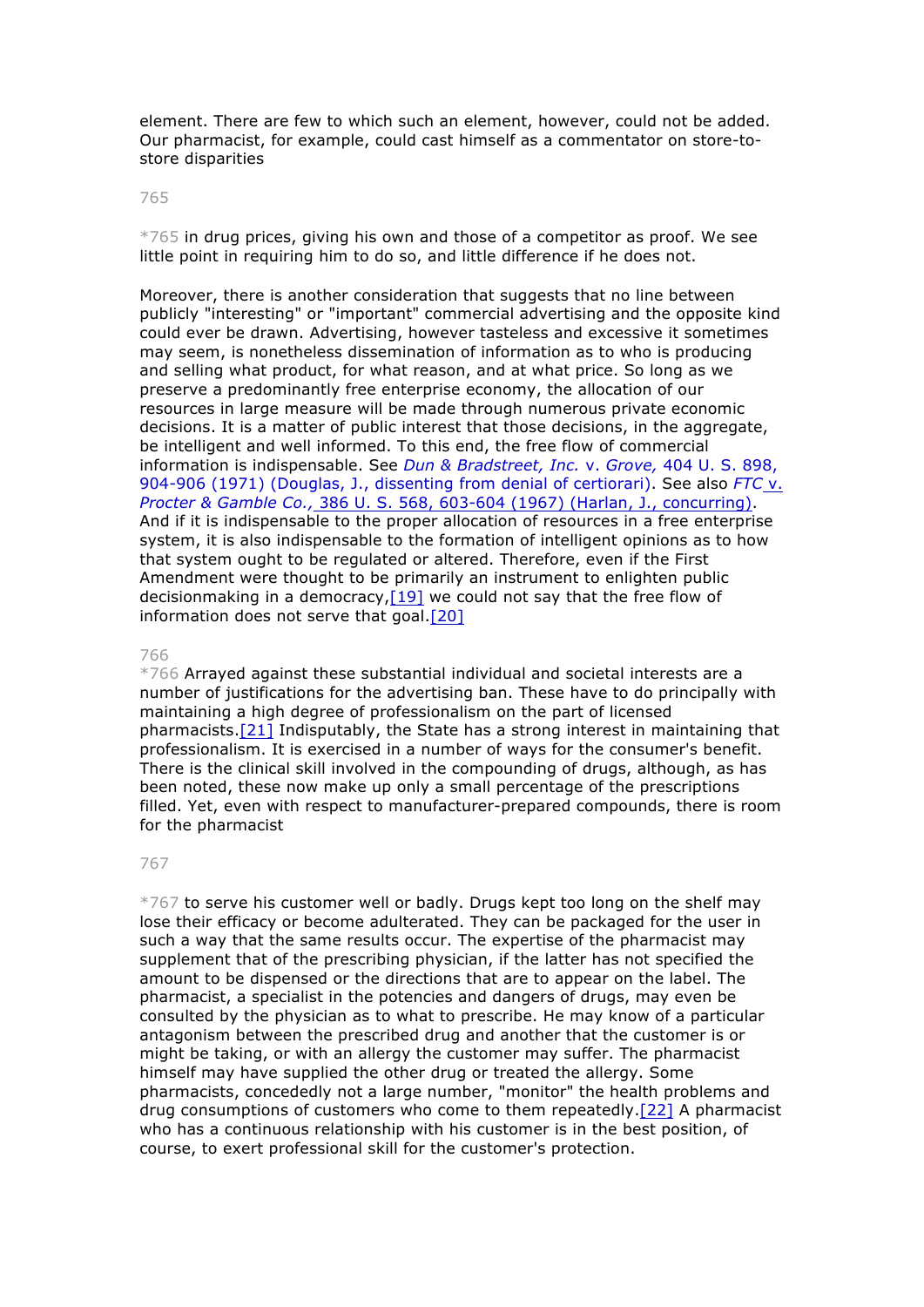Price advertising, it is argued, will place in jeopardy the pharmacist's expertise and, with it, the customer's health. It is claimed that the aggressive price competition that will result from unlimited advertising will make it impossible for the pharmacist to supply professional services in the compounding, handling, and dispensing

#### 768

\*768 of prescription drugs. Such services are time consuming and expensive; if competitors who economize by eliminating them are permitted to advertise their resulting lower prices, the more painstaking and conscientious pharmacist will be forced either to follow suit or to go out of business. It is also claimed that prices might not necessarily fall as a result of advertising. If one pharmacist advertises, others must, and the resulting expense will inflate the cost of drugs. It is further claimed that advertising will lead people to shop for their prescription drugs among the various pharmacists who offer the lowest prices, and the loss of stable pharmacist-customer relationships will make individual attention—and certainly the practice of monitoring—impossible. Finally, it is argued that damage will be done to the professional image of the pharmacist. This image, that of a skilled and specialized craftsman, attracts talent to the profession and reinforces the better habits of those who are in it. Price advertising, it is said, will reduce the pharmacist's status to that of a mere retailer.[23]

The strength of these proffered justifications is greatly undermined by the fact that high professional standards, to a substantial extent, are guaranteed by the close regulation to which pharmacists in Virginia are subject. And this case concerns the retail sale by the pharmacist more than it does his professional standards. Surely, any pharmacist guilty of professional dereliction that actually endangers his customer will promptly lose his

#### 769

\*769 license. At the same time, we cannot discount the **Board's** justifications entirely. The Court regarded justifications of this type sufficient to sustain the advertising bans challenged on due process and equal protection grounds in *Head* v. *New Mexico Board, supra; Williamson* v. *Lee Optical Co., supra;* and *Semler* v. *Dental Examiners, supra.*

The challenge now made, however, is based on the First Amendment. This casts the **Board's** justifications in a different light, for on close inspection it is seen that the State's protectiveness of its citizens rests in large measure on the advantages of their being kept in ignorance. The advertising ban does not directly affect professional standards one way or the other. It affects them only through the reactions it is assumed people will have to the free flow of drug price information. There is no claim that the advertising ban in any way prevents the cutting of corners by the pharmacist who is so inclined. That pharmacist is likely to cut corners in any event. The only effect the advertising ban has on him is to insulate him from price competition and to open the way for him to make a substantial, and perhaps even excessive, profit in addition to providing an inferior service. The more painstaking pharmacist is also protected but, again, it is a protection based in large part on public ignorance.

It appears to be feared that if the pharmacist who wishes to provide low cost, and assertedly low quality, services is permitted to advertise, he will be taken up on his offer by too many unwitting customers. They will choose the low-cost, lowquality service and drive the "professional" pharmacist out of business. They will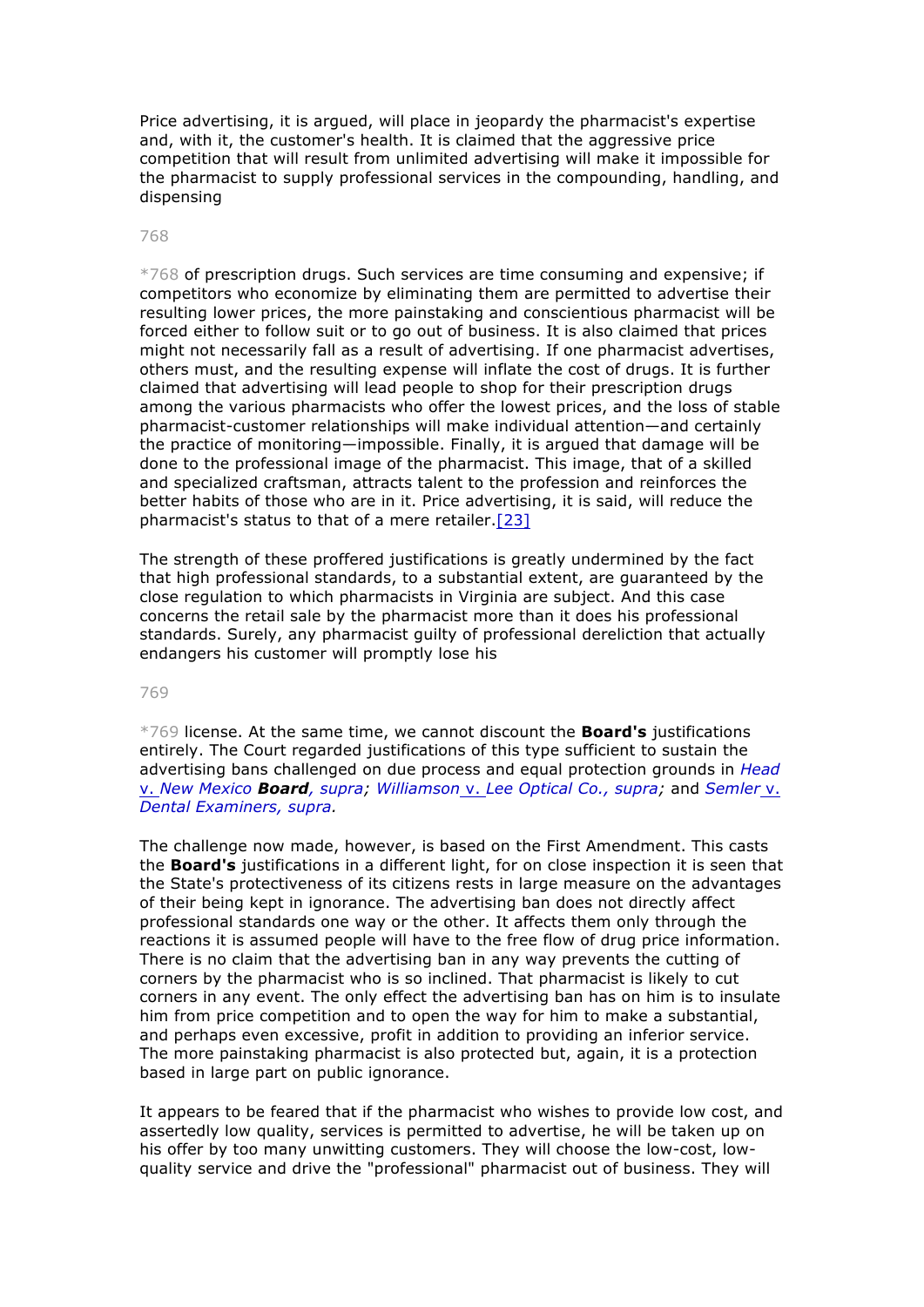respond only to costly and excessive advertising, and end up paying the price. They will go from one pharmacist to another, following the discount, and destroy the pharmacist-customer relationship. They will lose respect for

## 770

 $*770$  the profession because it advertises. All this is not in their best interests, and all this can be avoided if they are not permitted to know who is charging what.

There is, of course, an alternative to this highly paternalistic approach. That alternative is to assume that this information is not in itself harmful, that people will perceive their own best interests if only they are well enough informed, and that the best means to that end is to open the channels of communication rather than to close them. If they are truly open, nothing prevents the "professional" pharmacist from marketing his own assertedly superior product, and contrasting it with that of the low-cost, high-volume prescription drug retailer. But the choice among these alternative approaches is not ours to make or the Virginia General Assembly's. It is precisely this kind of choice, between the dangers of suppressing information, and the dangers of its misuse if it is freely available, that the First Amendment makes for us. Virginia is free to require whatever professional standards it wishes of its pharmacists; it may subsidize them or protect them from competition in other ways. Cf. *Parker* v. *Brown,* 317 U. S. 341 (1943). But it may not do so by keeping the public in ignorance of the entirely lawful terms that competing pharmacists are offering. In this sense, the justifications Virginia has offered for suppressing the flow of prescription drug price information, far from persuading us that the flow is not protected by the First Amendment, have reinforced our view that it is. We so hold.

# **VI**

In concluding that commercial speech, like other varieties, is protected, we of course do not hold that it can never be regulated in any way. Some forms of commercial speech regulation are surely permissible. We mention a few only to make clear that they are not before us and therefore are not foreclosed by this case.

## 771

 $*771$  There is no claim, for example, that the prohibition on prescription drug price advertising is a mere time, place, and manner restriction. We have often approved restrictions of that kind provided that they are justified without reference to the content of the regulated speech, that they serve a significant governmental interest, and that in so doing they leave open ample alternative channels for communication of the information. Compare *Grayned* v. *City of Rockford,* 408 U. S. 104, 116 (1972); *United States* v. *O'Brien,* 391 U. S. 367, 377 (1968); and *Kovacs* v. *Cooper,* 336 U. S. 77, 85-87 (1949), with *Buckley* v. *Valeo,* 424 U. S. 1; *Erznoznik* v. *City of Jacksonville,* 422 U. S. 205, 209 (1975); *Cantwell* v. *Connecticut,* 310 U. S., at 304-308; and *Saia* v. *New York,* 334 U. S. 558, 562 (1948). Whatever may be the proper bounds of time, place, and manner restrictions on commercial speech, they are plainly exceeded by this Virginia statute, which singles out speech of a particular content and seeks to prevent its dissemination completely.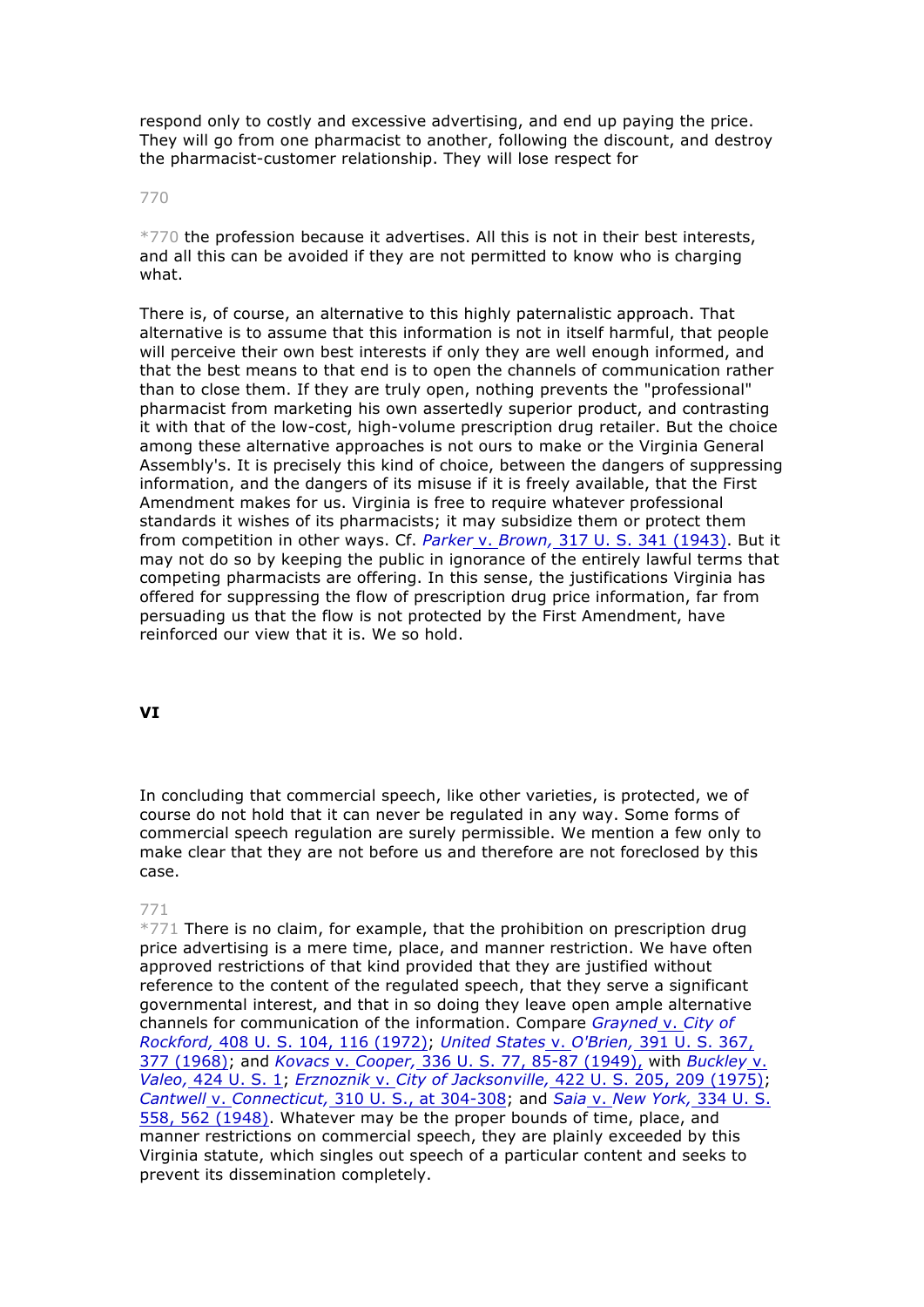Nor is there any claim that prescription drug price advertisements are forbidden because they are false or misleading in any way. Untruthful speech, commercial or otherwise, has never been protected for its own sake. *Gertz* v. *Robert Welch, Inc.,* 418 U. S. 323, 340 (1974); *Konigsberg* v. *State Bar,* 366 U. S. 36, 49, and n. 10 (1961). Obviously, much commercial speech is not provably false, or even wholly false, but only deceptive or misleading. We foresee no obstacle to a State's dealing effectively with this problem.[24] The First Amendment,

# 772

 $*772$  as we construe it today, does not prohibit the State from insuring that the stream of commercial information flow cleanly as well as freely. See, for example, **Va**. Code Ann. § 18.2-216 (1975).

Also, there is no claim that the transactions proposed in the forbidden advertisements are themselves illegal in any way. Cf. *Pittsburgh Press Co.* v. *Human Relations Comm'n,* 413 U. S. 376 (1973); *United States*

# 773

\*773 v. *Hunter,* 459 F. 2d 205 (CA4), cert. denied, 409 U. S. 934 (1972). Finally, the special problems of the electronic broadcast media are likewise not in this case. Cf. *Capitol Broadcasting Co.* v. *Mitchell,* 333 F. Supp. 582 (DC 1971), aff'd *sub nom. Capitol Broadcasting Co.* v. *Acting Attorney General,* 405 U. S. 1000 (1972).

What is at issue is whether a State may completely suppress the dissemination of concededly truthful information about entirely lawful activity, fearful of that information's effect upon its disseminators and its recipients. Reserving other questions,[25] we conclude that the answer to this one is in the negative.

The judgment of the District Court is affirmed.

*It is so ordered.*

MR. CHIEF JUSTICE BURGER, concurring.

The Court notes that roughly 95% of all prescriptions are filled with dosage units already prepared by the manufacturer and sold to the pharmacy in that form. These are the drugs that have a market large enough to make their preparation profitable to the manufacturer; for the same reason, they are the drugs that it is profitable for the pharmacist to advertise. In dispensing

774

\*774 these *prepackaged* items, the pharmacist performs largely a packaging rather than a compounding function of former times. Our decision today, therefore, deals largely with the State's power to prohibit pharmacists from advertising the retail price of *prepackaged drugs.* As the Court notes, *ante,* at 773 n. 25, quite different factors would govern were we faced with a law regulating or even prohibiting advertising by the traditional learned professions of medicine or law. "The interest of the States in regulating lawyers is especially great since lawyers are essential to the primary governmental function of administering justice, and have historically been `officers of the courts.' " *Goldfarb* v. *Virginia State Bar,* 421 U. S. 773, 792 (1975). See also *Cohen* v. *Hurley,* 366 U. S. 117, 123-124 (1961). We have also recognized the State's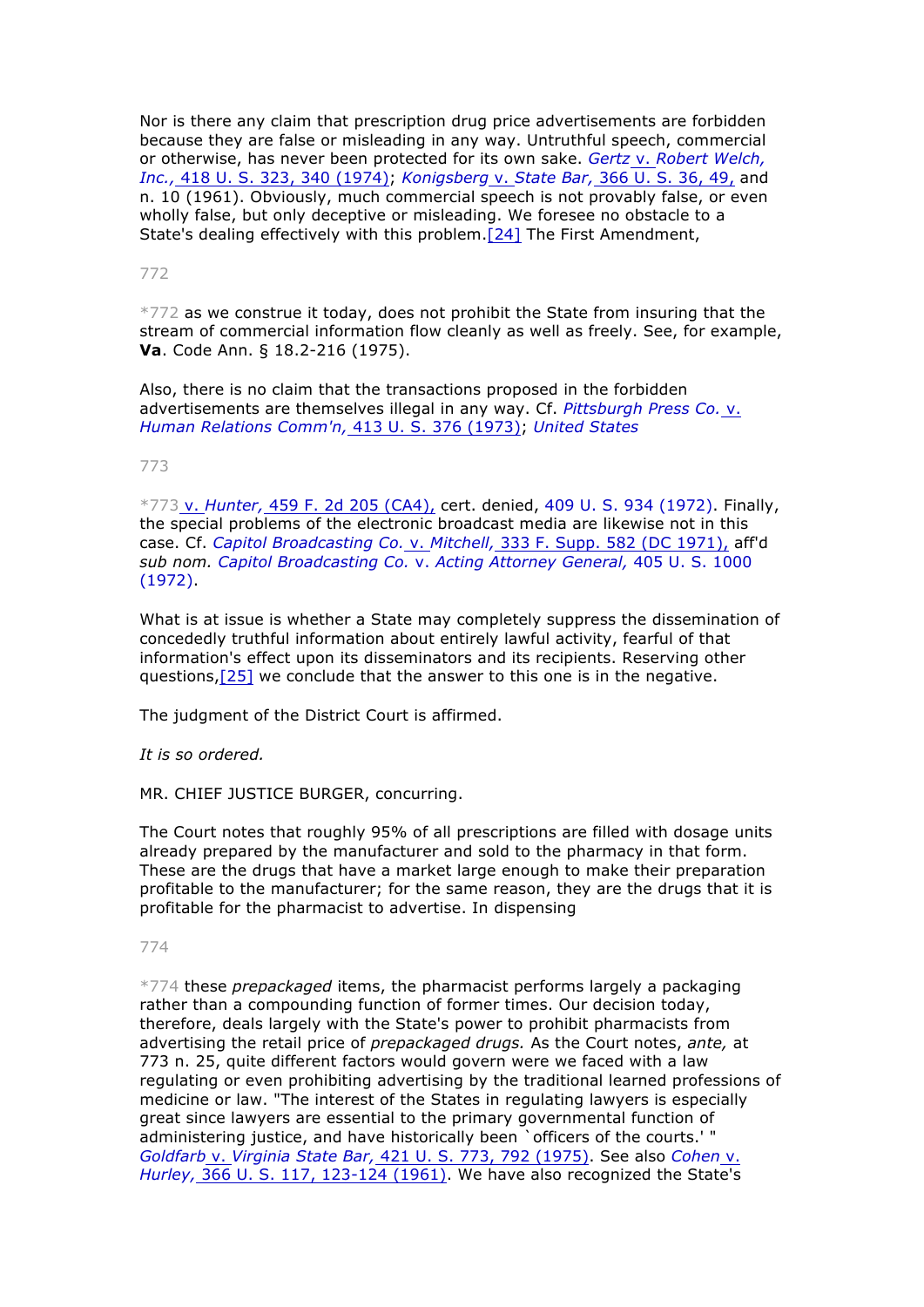substantial interest in regulating physicians. See, *e. g., United States* v. *Oregon Medical Society,* 343 U. S. 326, 336 (1952); *Semler* v. *Oregon State Board of Dental Examiners,* 294 U. S. 608, 612 (1935). Attorneys and physicians are engaged *primarily* in providing services in which professional judgment is a large component, a matter very different from the retail *sale* of labeled drugs already prepared by others.

MR. JUSTICE STEWART aptly observes that the "differences between commercial price and product advertising. . . and ideological communication" allow the State a scope in regulating the former that would be unacceptable under the First Amendment with respect to the latter. I think it important to note also that the advertisement of professional services carries with it quite different risks from the advertisement of standard products. The Court took note of this in *Semler, supra,* at 612, in upholding a state statute prohibiting entirely certain types of advertisement by dentists:

"The legislature was not dealing with traders in 775

\*775 commodities, but with the vital interest of public health, and with a profession treating bodily ills and demanding different standards of conduct from those which are traditional in the competition of the market place. The community is concerned with the maintenance of professional standards which will insure not only competency in individual practitioners, but protection against those who would prey upon a public peculiarly susceptible to imposition through alluring promises of physical relief. And the community is concerned in providing safeguards not only against deception, but against practices which would tend to demoralize the profession by forcing its members into an unseemly rivalry which would enlarge the opportunities of the least scrupulous."

I doubt that we know enough about evaluating the quality of medical and legal services to know which claims of superiority are "misleading" and which are justifiable. Nor am I sure that even advertising the price of certain professional services is not inherently misleading, since what the professional must do will vary greatly in individual cases. It is important to note that the Court wisely leaves these issues to another day.

# MR. JUSTICE STEWART, concurring.

In *Thornhill* v. *Alabama,* 310 U. S. 88, the Court observed that "[f]reedom of discussion, if it would fulfill its historic function in this nation, must embrace all issues about which information is needed or appropriate to enable the members of society to cope with the exigencies of their period." *Id.,* at 102. Shortly after the *Thornhill* decision, the Court identified a single category of communications that is constitutionally unprotected: communications "which by their very utterance inflict

776

\*776 injury." *Chaplinsky* v. *New Hampshire,* 315 U. S. 568, 572. Yet only a month after *Chaplinsky,* and without reference to that decision, the Court stated in *Valentine* v. *Chrestensen,* 316 U. S. 52, 54 that "the Constitution imposes no such restraint on government as respects purely commercial advertising." For more than 30 years this "casual, almost offhand" statement in *Chrestensen* has operated to exclude commercial speech from the protection afforded by the First Amendment to other types of communication. *Cammarano* v. *United States,* 358 U. S. 498, 514 (Douglas, J., concurring).[1]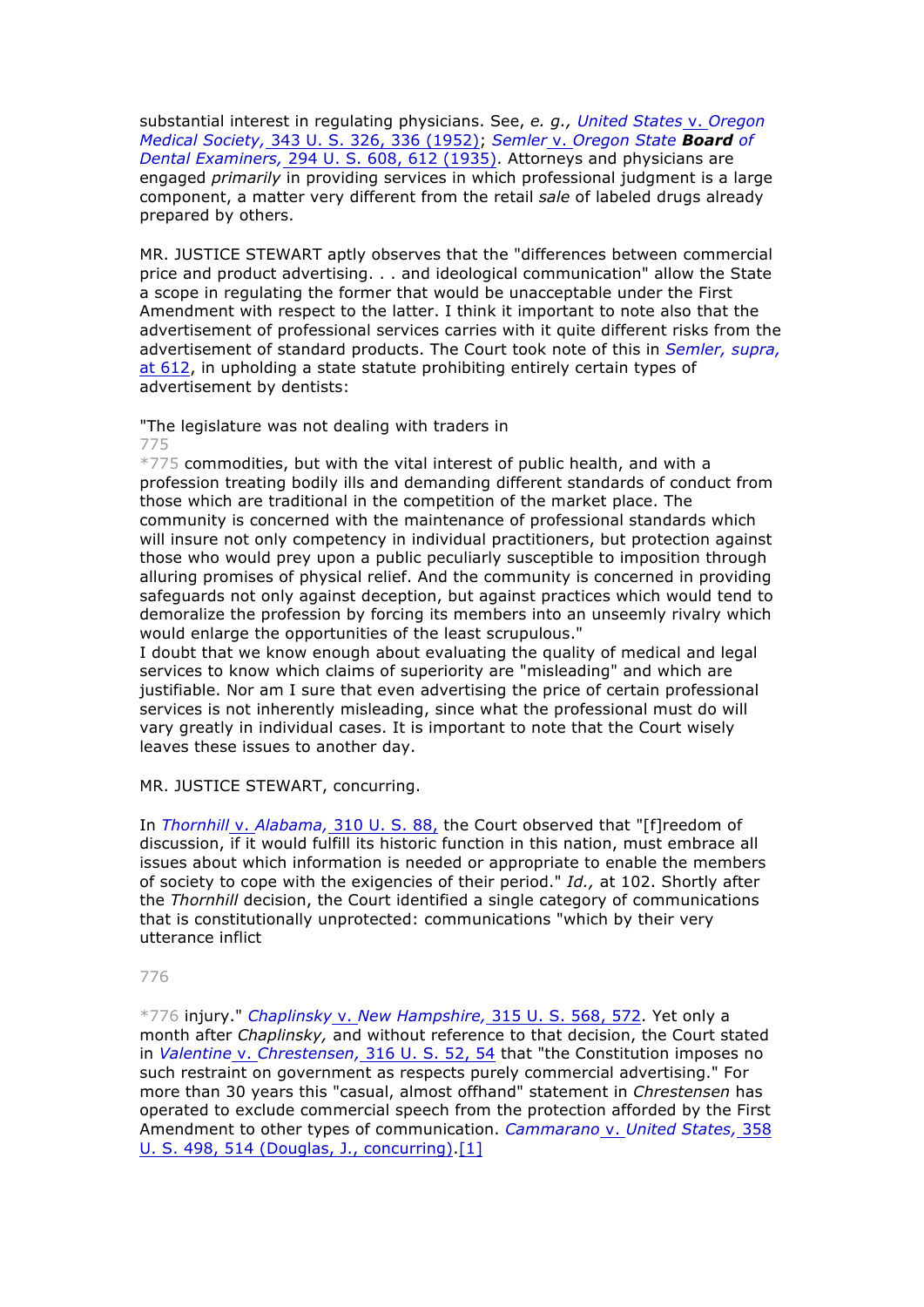Today the Court ends the anomalous situation created by *Chrestensen* and holds that a communication which does no more than propose a commercial transaction is not "wholly outside the protection of the First Amendment." *Ante,* at 761. But since it is a cardinal principle of the First Amendment that "government has no power to restrict expression because of its message, its ideas, its subject matter, or its content,"[2] the Court's decision calls into immediate question the constitutional legitimacy of every state and federal law regulating false or deceptive advertising. I write separately to explain why I think today's decision does not preclude such governmental regulation.

#### 777

\*777 The Court has on several occasions addressed the problem posed by false statements of fact in libel cases. Those cases demonstrate that even with respect to expression at the core of the First Amendment, the Constitution does not provide absolute protection for false factual statements that cause private injury. In *Gertz* v. *Robert Welch, Inc.,* 418 U. S. 323, 340, the Court concluded that "there is no constitutional value in false statements of fact." As the Court had previously recognized in *New York Times Co.* v. *Sullivan,* 376 U. S. 254, however, factual errors are inevitable in free debate, and the imposition of liability for erroneous factual assertions can "dampe[n] the vigor and limi[t] the variety of public debate" by inducing "self-censorship." *Id.,* at 279. In order to provide ample "breathing space" for free expression, the Constitution places substantial limitations on the discretion of government to permit recovery for libelous communications. See *Gertz* v. *Robert Welch, Inc., supra,* at 347-349.

The principles recognized in the libel decisions suggest that government may take broader action to protect the public from injury produced by false or deceptive price or product advertising than from harm caused by defamation. In contrast to the press, which must often attempt to assemble the true facts from sketchy and sometimes conflicting sources under the pressure of publication deadlines, the commercial advertiser generally knows the product or service he seeks to sell and is in a position to verify the accuracy of his factual representations before he disseminates them. The advertiser's access to the truth about his product and its price substantially eliminates any danger that governmental regulation of false or misleading price or product advertising will chill accurate and nondeceptive commercial expression. There

#### 778

\*778 is, therefore, little need to sanction "some falsehood in order to protect speech that matters." *Id.,* at 341.

The scope of constitutional protection of communicative expression is not universally inelastic. In the area of labor relations, for example, the Court has recognized that "an employer's free speech right to communicate his views to his employees is firmly established and cannot be infringed by a union or the National Labor Relations **Board**." *NLRB* v. *Gissel Packing Co.,* 395 U. S. 575, 617. See *NLRB* v. *Virginia Electric & Power Co.,* 314 U. S. 469. Yet, in that context, the Court has concluded that the employer's freedom to communicate his views to his employees may be restricted by the requirement that any predictions "be carefully phrased on the basis of objective fact."[3] 395 U. S., at 618. In response to the contention that the "line between so-called permitted predictions and proscribed threats is too vague to stand up under traditional First Amendment analysis," the Court relied on the employer's intimate knowledge of the employer-employee relationship and his ability to "avoid coercive speech simply by avoiding conscious overstatements he has reason to believe will mislead his employees."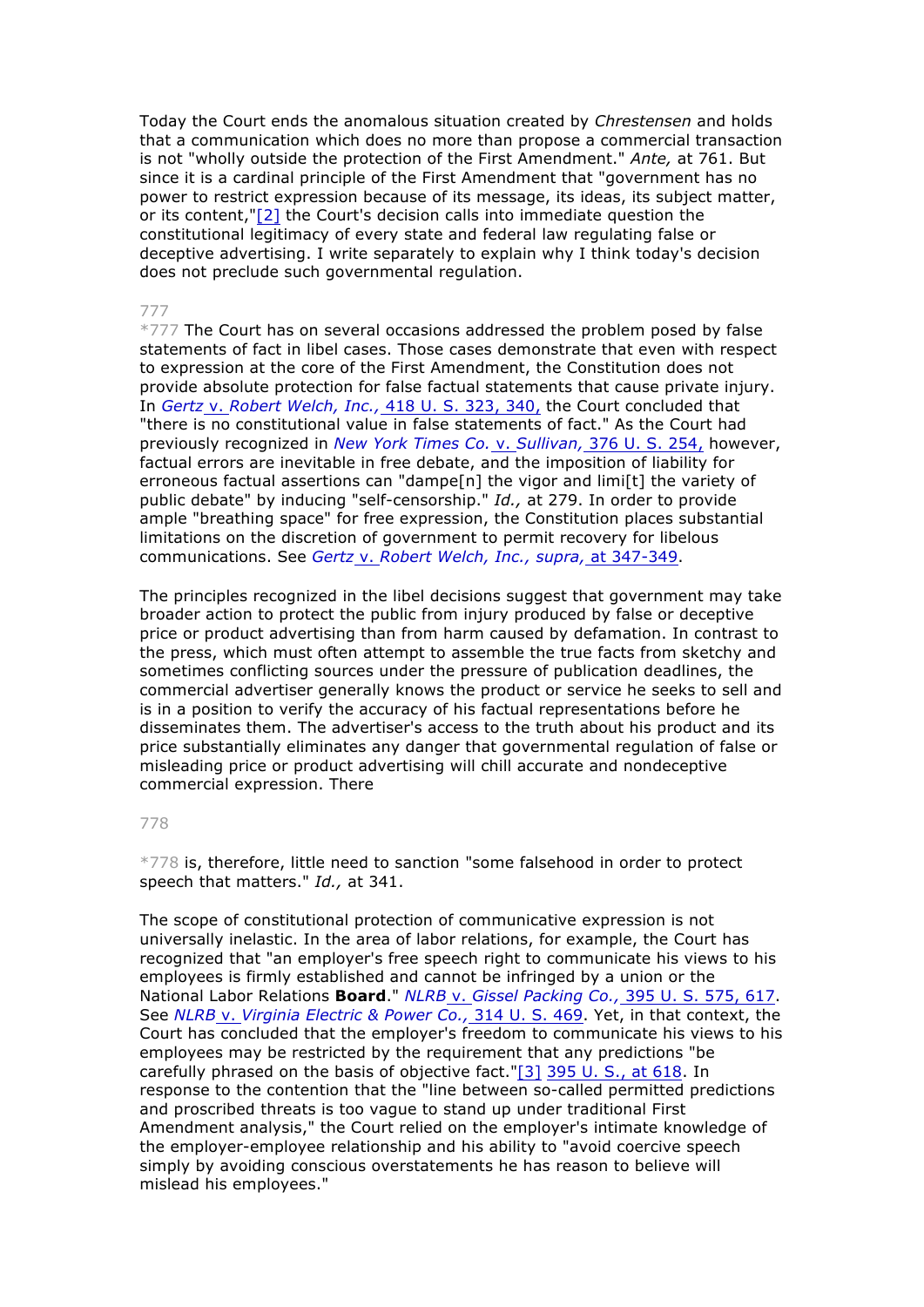## 779

\*779 *Id.,* at 620. Cf. *United States* v. *95 Barrels of Vinegar,* 265 U. S. 438, 443 ("It is not difficult to choose statements, designs and devices which will not deceive"). Although speech in the labor relations setting may be distinguished from commercial advertising,[4] the *Gissel Packing Co.* opinion is highly significant in the present context because it underscores the constitutional importance of the speaker's specific and unique knowledge of the relevant facts and establishes that a regulatory scheme monitoring "the impact of utterances" is not invariably inconsistent with the First Amendment.[5] See 395 U. S., at 620.

The Court's determination that commercial advertising of the kind at issue here is not "wholly outside the protection of" the First Amendment indicates by its very phrasing that there are important differences between commercial price and product advertising, on the one hand, and ideological communication on the other. See *ante,* at 771-772, n. 24. Ideological expression, be it oral, literary, pictorial, or theatrical, is integrally related to the exposition of thought—thought that may shape our concepts of the whole universe of man. Although such expression may convey factual information relevant to social and individual decisionmaking, it is protected by

#### 780

\*780 the Constitution, whether or not it contains factual representations and even if it includes inaccurate assertions of fact. Indeed, disregard of the "truth" may be employed to give force to the underlying idea expressed by the speaker.[6] "Under the First Amendment there is no such thing as a false idea," and the only way that ideas can be suppressed is through "the competition of other ideas," *Gertz* v. *Robert Welch, Inc.,* 418 U. S., at 339-340.

Commercial price and product advertising differs markedly from ideological expression because it is confined to the promotion of specific goods or services.[7] The First Amendment protects the advertisement because of the "information of potential interest and value" conveyed, *Bigelow* v. *Virginia,* 421 U. S. 809, 822, rather than because of any direct contribution to the interchange of ideas. See *ante,* at 762-765, 770.[8] Since the factual claims contained in commercial price or product advertisements relate to tangible goods or services, they may be tested empirically and corrected to reflect the truth without in any manner jeopardizing the free dissemination

## 781

 $*781$  of thought. Indeed, the elimination of false and deceptive claims serves to promote the one facet of commercial price and product advertising that warrants First Amendment protection—its contribution to the flow of accurate and reliable information relevant to public and private decisionmaking.

## MR. JUSTICE REHNQUIST, dissenting.

The logical consequences of the Court's decision in this case, a decision which elevates commercial intercourse between a seller hawking his wares and a buyer seeking to strike a bargain to the same plane as has been previously reserved for the free marketplace of ideas, are far reaching indeed. Under the Court's opinion the way will be open not only for dissemination of price information but for active promotion of prescription drugs, liquor, cigarettes, and other products the use of which it has previously been thought desirable to discourage. Now, however, such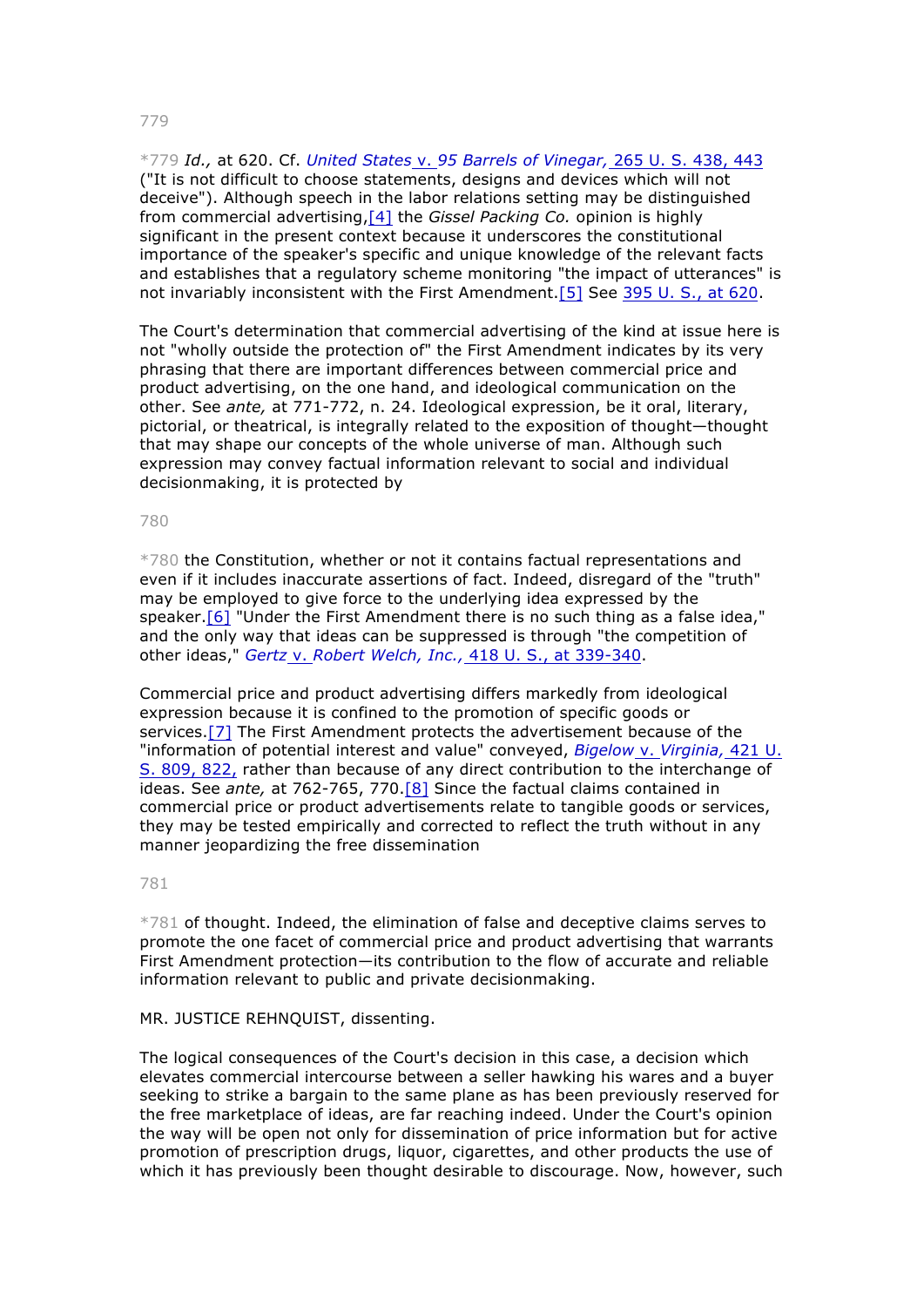promotion is protected by the First Amendment so long as it is not misleading or does not promote an illegal product or enterprise. In coming to this conclusion, the Court has overruled a legislative determination that such advertising should not be allowed and has done so on behalf of a consumer group which is not directly disadvantaged by the statute in question. This effort to reach a result which the Court obviously considers desirable is a troublesome one, for two reasons. It extends standing to raise First Amendment claims beyond the previous decisions of this Court. It also extends the protection of that Amendment to purely commercial endeavors which its most vigorous champions on this Court had thought to be beyond its pale.

# **I**

I do not find the question of the appellees' standing to urge the claim which the Court decides quite as easy

#### 782

 $*782$  as the Court does. The Court finds standing on the part of the consumer appellees based upon a "right to `receive information.' " *Ante,* at 757. Yet it has been stipulated in this case that the challenged statute does not prohibit anyone from receiving this information either in person or by phone. *Ante,* at 752, and n. 6. The statute forbids "only publish[ing], advertis[ing] or promot[ing]" prescription drugs.

While it may be generally true that publication of information by its source is essential to effective communication, it is surely less true, where, as here, the potential recipients of the information have, in the Court's own words, a "keen, if not keener by far," interest in it than "in the day's most urgent political debate." *Ante,* at 763. Appellees who have felt so strongly about their right to receive information as to litigate the issue in this lawsuit must also have enough residual interest in the matter to call their pharmacy and inquire.

The statute, in addition, only forbids *pharmacists* to publish this price information. There is no prohibition against a consumer group, such as appellees, collecting and publishing comparative price information as to various pharmacies in an area. Indeed they have done as much in their briefs in this case. Yet, though appellees could both receive and publish the information in question the Court finds that they have standing to protest that pharmacists are not allowed to advertise. Thus, contrary to the assertion of the Court, appellees are not asserting their "right to receive information" at all but rather the right of some third party to publish. In the cases relied upon by the Court, *ante,* at 756-757, the plaintiffs asserted their right to receive information which would not be otherwise reasonably available to them.[\*] They did not seek to assert the right of a third

#### 783

 $*783$  party, not before the Court, to disseminate information. Here, the only group truly restricted by this statute, the pharmacists, have not even troubled to join in this litigation and may well feel that the expense and competition of advertising is not in their interest.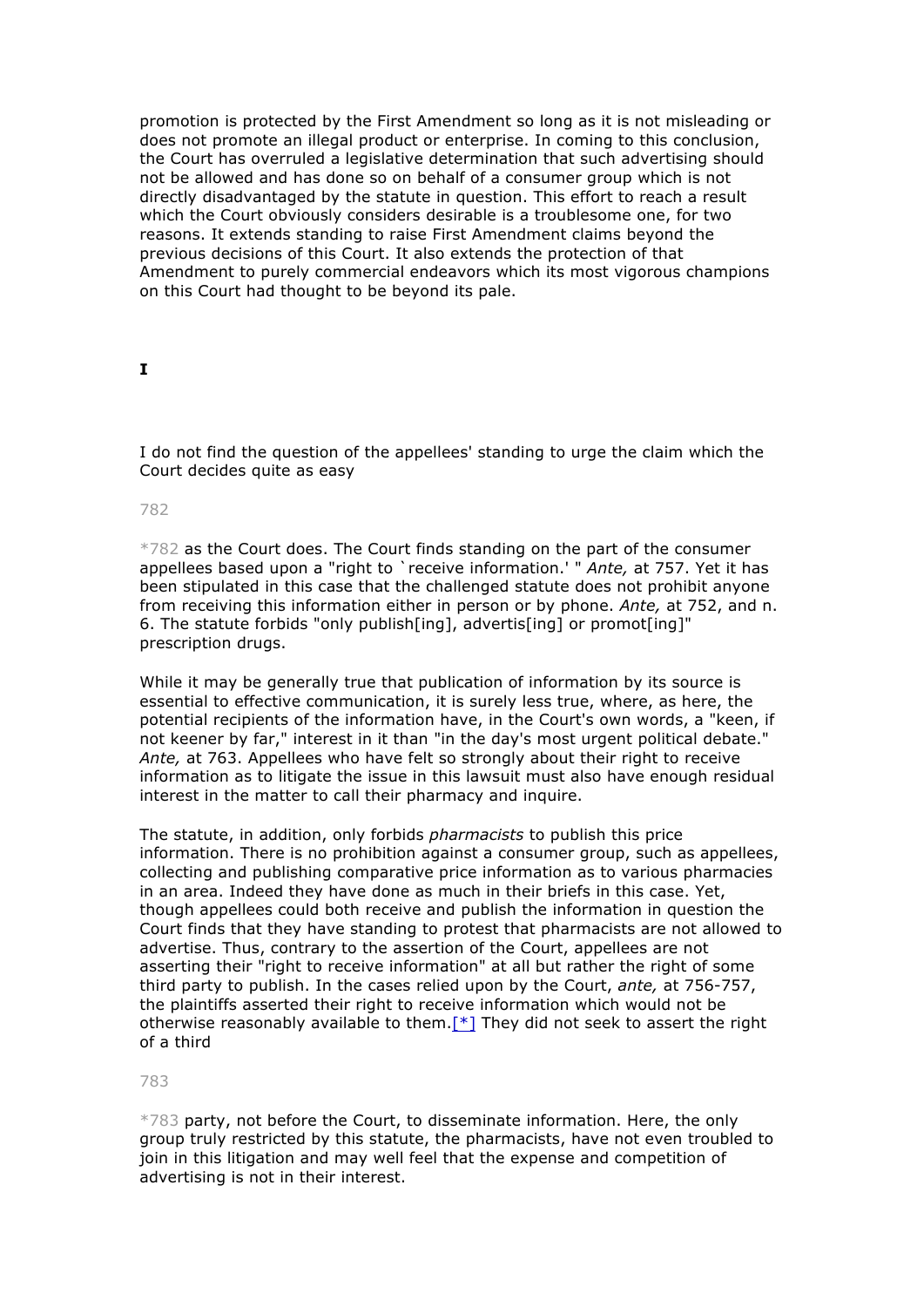Thus the issue on the merits is not, as the Court phrases it, whether "[o]ur pharmacist" may communicate the fact that he "will sell you the X prescription drug at the Y price." No pharmacist is asserting any such claim to so communicate. The issue is rather whether appellee consumers may override the legislative determination that pharmacists should not advertise even though the pharmacists themselves do not object. In deciding that they may do so, the Court necessarily adopts a rule which cannot be limited merely to dissemination of price alone, and which cannot possibly be confined to pharmacists but must likewise extend to lawyers, doctors, and all other professions.

The Court speaks of the consumer's interest in the free flow of commercial information, particularly in the case of the poor, the sick, and the aged. It goes on to observe that "society also may have a strong interest in the free flow of commercial information." *Ante,* at 764. One need not disagree with either of these statements in order to feel that they should presumptively be the concern of the Virginia Legislature, which sits to balance these and other claims in the process of making laws such as the one here under attack. The Court speaks of the

784

 $*784$  importance in a "predominantly free enterprise economy" of intelligent and well-informed decisions as to allocation of resources. *Ante,* at 765. While there is again much to be said for the Court's observation as a matter of desirable public policy, there is certainly nothing in the United States Constitution which requires the Virginia Legislature to hew to the teachings of Adam Smith in its legislative decisions regulating the pharmacy profession. *E. g., Nebbia* v. *New York,* 291 U. S. 502 (1934); *Olsen* v. *Nebraska,* 313 U. S. 236 (1941).

As Mr. Justice Black, writing for the Court, observed in *Ferguson* v. *Skrupa,* 372 U. S. 726, 730 (1963):

"The doctrine . . . that due process authorizes courts to hold laws unconstitutional when they believe the legislature has acted unwisely—has long since been discarded. We have returned to the original constitutional proposition that courts do not substitute their social and economic beliefs for the judgment of legislative bodies who are elected to pass laws."

Similarly in *Williamson* v. *Lee Optical Co.,* 348 U. S. 483 (1955), the Court, in dealing with a state prohibition against the advertisement of eyeglass frames, held: "We see no constitutional reason why a State may not treat all who deal with the human eye as members of a profession who should use no merchandising methods for obtaining customers." *Id.,* at 490.

The Court addresses itself to the valid justifications which may be found for the Virginia statute, and apparently discounts them because it feels they embody a "highly paternalistic approach." *Ante,* at 770. It concludes that the First Amendment requires that channels of advertising communication with respect to prescription drugs must be opened, and that Virginia may not

**II**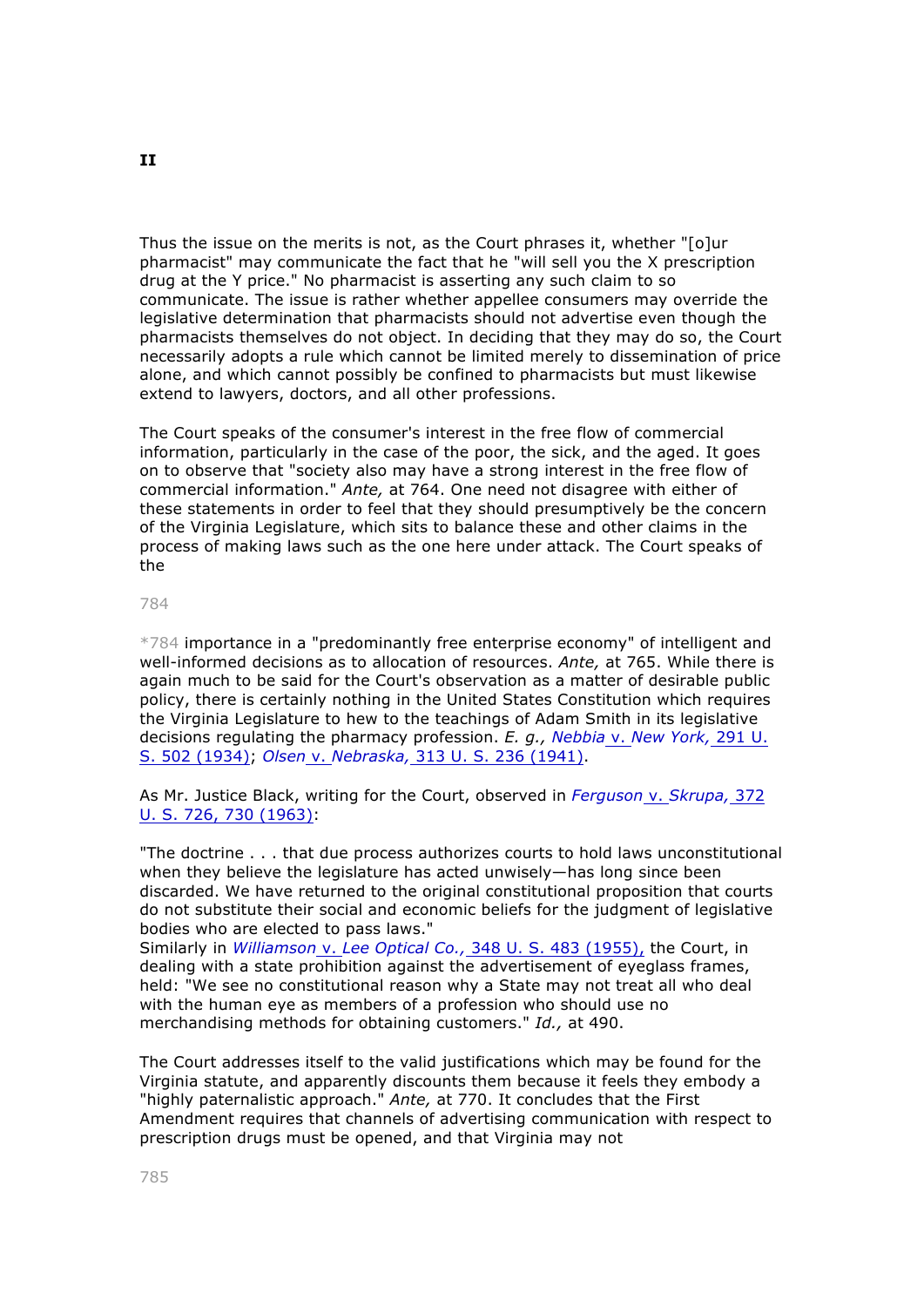$*785$  keep "the public in ignorance of the entirely lawful terms that competing pharmacists are offering." *Ibid.*

The Court concedes that legislatures may prohibit false and misleading advertisements, and may likewise prohibit advertisements seeking to induce transactions which are themselves illegal. In a final footnote the opinion tosses a bone to the traditionalists in the legal and medical professions by suggesting that because they sell services rather than drugs the holding of this case is not automatically applicable to advertising in those professions. But if the sole limitation on permissible state proscription of advertising is that it may not be false or misleading, surely the difference between pharmacists' advertising and lawyers' and doctors' advertising can be only one of degree and not of kind. I cannot distinguish between the public's right to know the price of drugs and its right to know the price of title searches or physical examinations or other professional services for which standardized fees are charged. Nor is it apparent how the pharmacists in this case are less engaged in a regulatable profession than were the opticians in *Williamson, supra.*

Nor will the impact of the Court's decision on existing commercial and industrial practice be limited to allowing advertising by the professions. The Court comments that in labor disputes "it has long been settled that both the employee and the employer are protected by the First Amendment when they express themselves on the merits of the dispute in order to influence its outcome." *Ante,* at 762. But the first case cited by the Court in support of this proposition, *NLRB* v. *Gissel Packing Co.,* 395 U. S. 575, 617-618 (1969), falls a good deal short of supporting this general statement. The Court there said that "an employer is free to communicate to his employees any of his general views about unionism or any of his specific views about a particular union, so long as the

## 786

\*786 communications do not contain a `threat of reprisal or force or promise of benefit.'" *Id.,* at 618. This carefully guarded language is scarcely a ringing endorsement of even the second-class First Amendment rights which the Court has today created in commercial speech.

It is hard to see why an employer's right to publicize a promise of benefit may be prohibited by federal law, so long as the promise is neither false nor deceptive, if pharmacists' price advertising may not be prohibited by the Virginia Legislature. Yet such a result would be wholly inconsistent with established labor law.

Both the Courts of Appeals and the National Labor Relations **Board** have not hesitated to set aside representation elections in which the employer made statements which were undoubtedly truthful but which were found to be implicitly coercive. For instance, in *NLRB* v. *Realist, Inc.,* 328 F. 2d 840 (CA7 1964), an election was set aside when the employer, in a concededly non-threatening manner, raised the specter of plant closings which would result from unionism. In *Oak Mfg. Co.,* 141 N. L. R. B. 1323, 1328-1330 (1963), the **Board** set aside an election where the employer stated "categorically" that the union "cannot and will not obtain any wage increase for you," and with respect to seniority said that it could "assure" the employees that the union's program "will be worse" than the present system. In *Freeman Mfg. Co.,* 148 N. L. R. B. 577 (1964), the employer sent letters to employees in which he urged that unionization might cause customers to cease buying the company's product because of delays and higher prices. The **Board** found this to be ground for invalidating the election. Presumably all of these holdings will require re-evaluation in the light of today's decision with a view toward allowing the employer's speech because it is now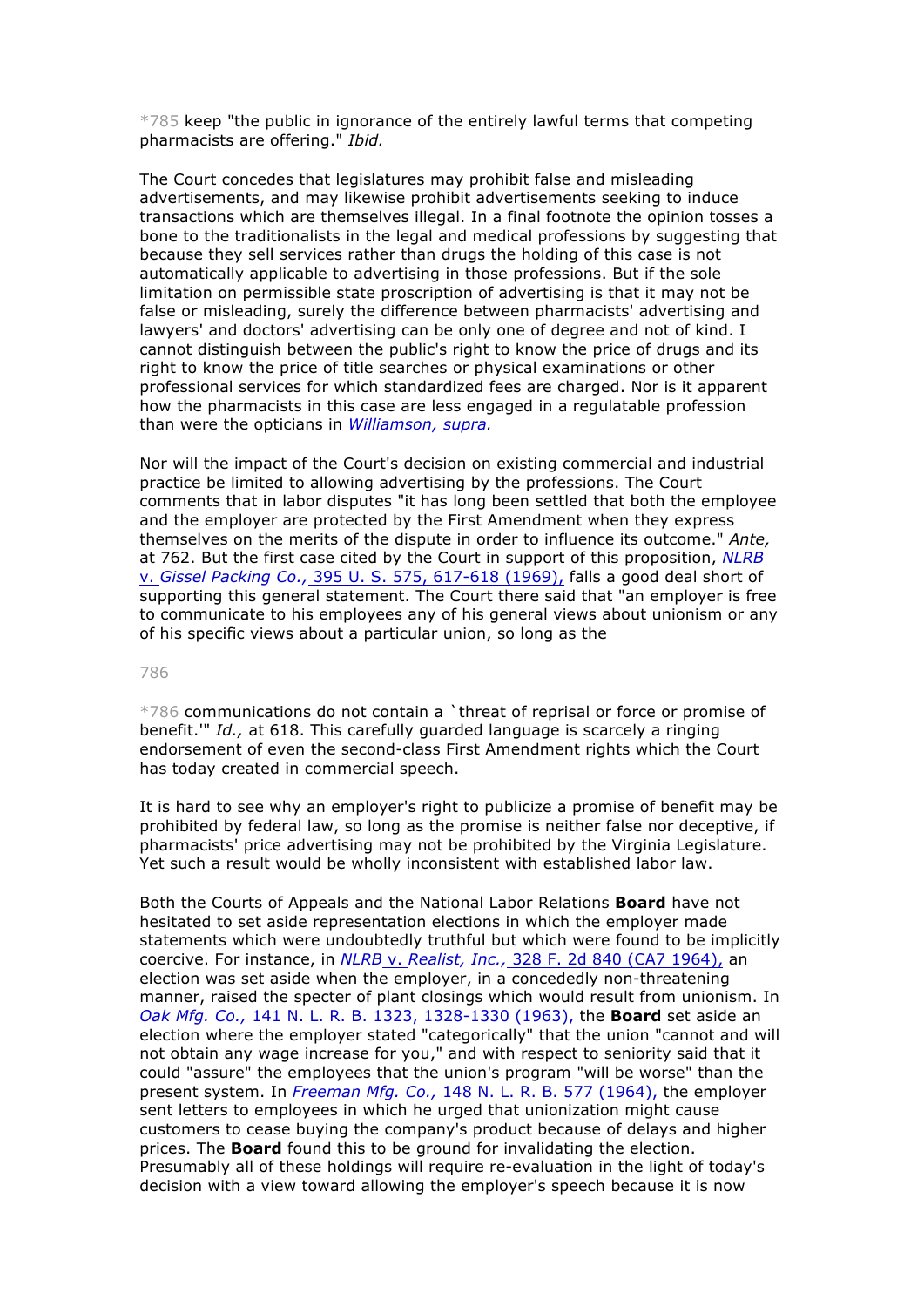protected by the First Amendment, as expanded by this decision.

#### 787

 $*787$  There are undoubted difficulties with an effort to draw a bright line between "commercial speech" on the one hand and "protected speech" on the other, and the Court does better to face up to these difficulties than to attempt to hide them under labels. In this case, however, the Court has unfortunately substituted for the wavering line previously thought to exist between commercial speech and protected speech a no more satisfactory line of its own—that between "truthful" commercial speech, on the one hand, and that which is "false and misleading" on the other. The difficulty with this line is not that it wavers, but on the contrary that it is simply too Procrustean to take into account the congeries of factors which I believe could, quite consistently with the First and Fourteenth Amendments, properly influence a legislative decision with respect to commercial advertising.

The Court insists that the rule it lays down is consistent even with the view that the First Amendment is "primarily an instrument to enlighten public decisionmaking in a democracy." *Ante,* at 765. I had understood this view to relate to public decisionmaking as to political, social, and other public issues, rather than the decision of a particular individual as to whether to purchase one or another kind of shampoo. It is undoubtedly arguable that many people in the country regard the choice of shampoo as just as important as who may be elected to local, state, or national political office, but that does not automatically bring information about competing shampoos within the protection of the First Amendment. It is one thing to say that the line between strictly ideological and political commentaries and other kinds of commentary is difficult to draw, and that the mere fact that the former may have in it an element of commercialism does not strip it of First Amendment protection. See *New York Times Co.* v. *Sullivan,* 376 U. S. 254 (1964). But it is another thing to say that because that

## 788

\*788 line is difficult to draw, we will stand at the other end of the spectrum and reject out of hand the observation of so dedicated a champion of the First Amendment as Mr. Justice Black that the protections of that Amendment do not apply to a "`merchant' who goes from door to door `selling pots.'" *Breard* v. *City of Alexandria,* 341 U. S. 622, 650 (1951) (dissenting).

In the case of "our" hypothetical pharmacist, he may now presumably advertise not only the prices of prescription drugs, but may attempt to energetically promote their sale so long as he does so truthfully. Quite consistently with Virginia law requiring prescription drugs to be available only through a physician, "our" pharmacist might run any of the following representative advertisements in a local newspaper:

"Pain getting you down? Insist that your physician prescribe Demerol. You pay a little more than for aspirin, but you get a lot more relief."

"Can't shake the flu? Get a prescription for Tetracycline from your doctor today." "Don't spend another sleepless night. Ask your doctor to prescribe Seconal without delay."

Unless the State can show that these advertisements are either actually untruthful or misleading, it presumably is not free to restrict in any way commercial efforts on the part of those who profit from the sale of prescription drugs to put them in the widest possible circulation. But such a line simply makes no allowance whatever for what appears to have been a considered legislative judgment in most States that while prescription drugs are a necessary and vital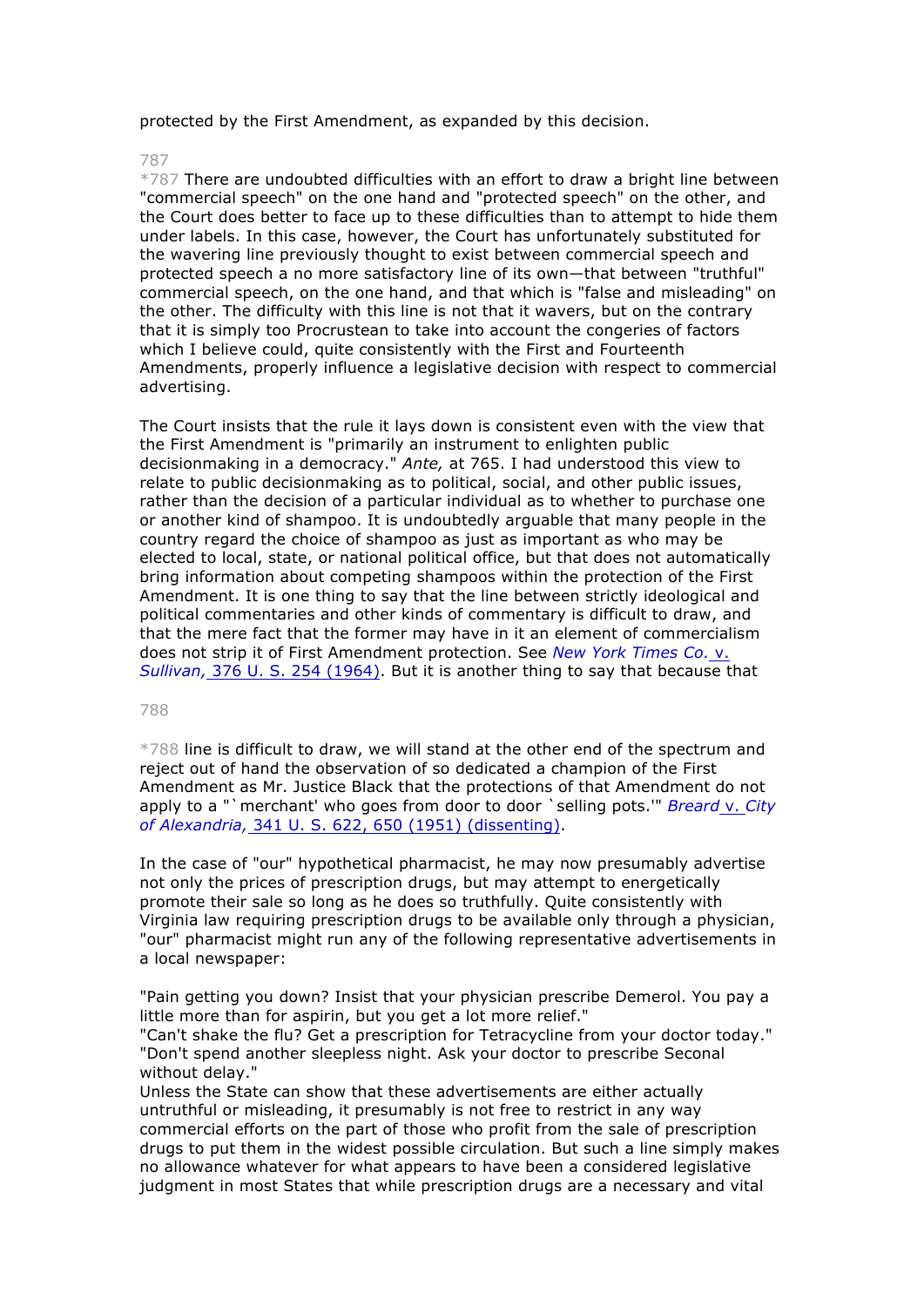part of medical care and treatment, there are sufficient dangers attending their widespread use that they simply may not be promoted in the same manner as hair creams, deodorants, and toothpaste. The very real dangers that general advertising for such drugs

## 789

\*789 might create in terms of encouraging, even though not sanctioning, illicit use of them by individuals for whom they have not been prescribed, or by generating patient pressure upon physicians to prescribe them, are simply not dealt with in the Court's opinion. If prescription drugs may be advertised, they may be advertised on television during family viewing time. Nothing we know about the acquisitive instincts of those who inhabit every business and profession to a greater or lesser extent gives any reason to think that such persons will not do everything they can to generate demand for these products in much the same manner and to much the same degree as demand for other commodities has been generated.

Both Congress and state legislatures have by law sharply limited the permissible dissemination of information about some commodities because of the potential harm resulting from those commodities, even though they were not thought to be sufficiently demonstrably harmful to warrant outright prohibition of their sale. Current prohibitions on television advertising of liquor and cigarettes are prominent in this category, but apparently under the Court's holding so long as the advertisements are not deceptive they may no longer be prohibited.

This case presents a fairly typical First Amendment problem—that of balancing interests in individual free speech against public welfare determinations embodied in a legislative enactment. As the Court noted in *American Communications Assn.* v. *Douds,* 339 U. S. 382, 399 (1950):

"[L]egitimate attempts to protect the public, not from the remote possible effects of noxious ideologies, but from the present excesses of direct, active conduct, are not presumptively bad because they

790

\*790 interfere with and, in some of its manifestations, restrain the exercise of First Amendment rights."

Here the rights of the appellees seem to me to be marginal at best. There is no ideological content to the information which they seek and it is freely available to them—they may even publish it if they so desire. The only persons directly affected by this statute are not parties to this lawsuit. On the other hand, the societal interest against the promotion of drug use for every ill, real or imaginary, seems to me extremely strong. I do not believe that the First Amendment mandates the Court's "open door policy" toward such commercial advertising.

[\*] Briefs of *amici curiae* urging affirmance were filed by *Alfred Miller* and *Stephen L. Solomon* for the American Association of Retired Persons et al.; by *Gilbert H. Weil, Philip B. Kurland,* and *Alan L. Unikel* for the Association of National Advertisers, Inc.; and by *Harold Rosenwald* for Osco Drug, Inc.

[1] The First Amendment is applicable to the States through the Due Process Clause of the Fourteenth Amendment. See, *e. g., Bigelow* v. *Virginia,* 421 U. S. 809, 811 (1975); *Schneider* v. *State,* 308 U. S. 147, 160 (1939).

[2] Section 54-524.35 provides in full:

"Any pharmacist shall be considered guilty of unprofessional conduct who (1) is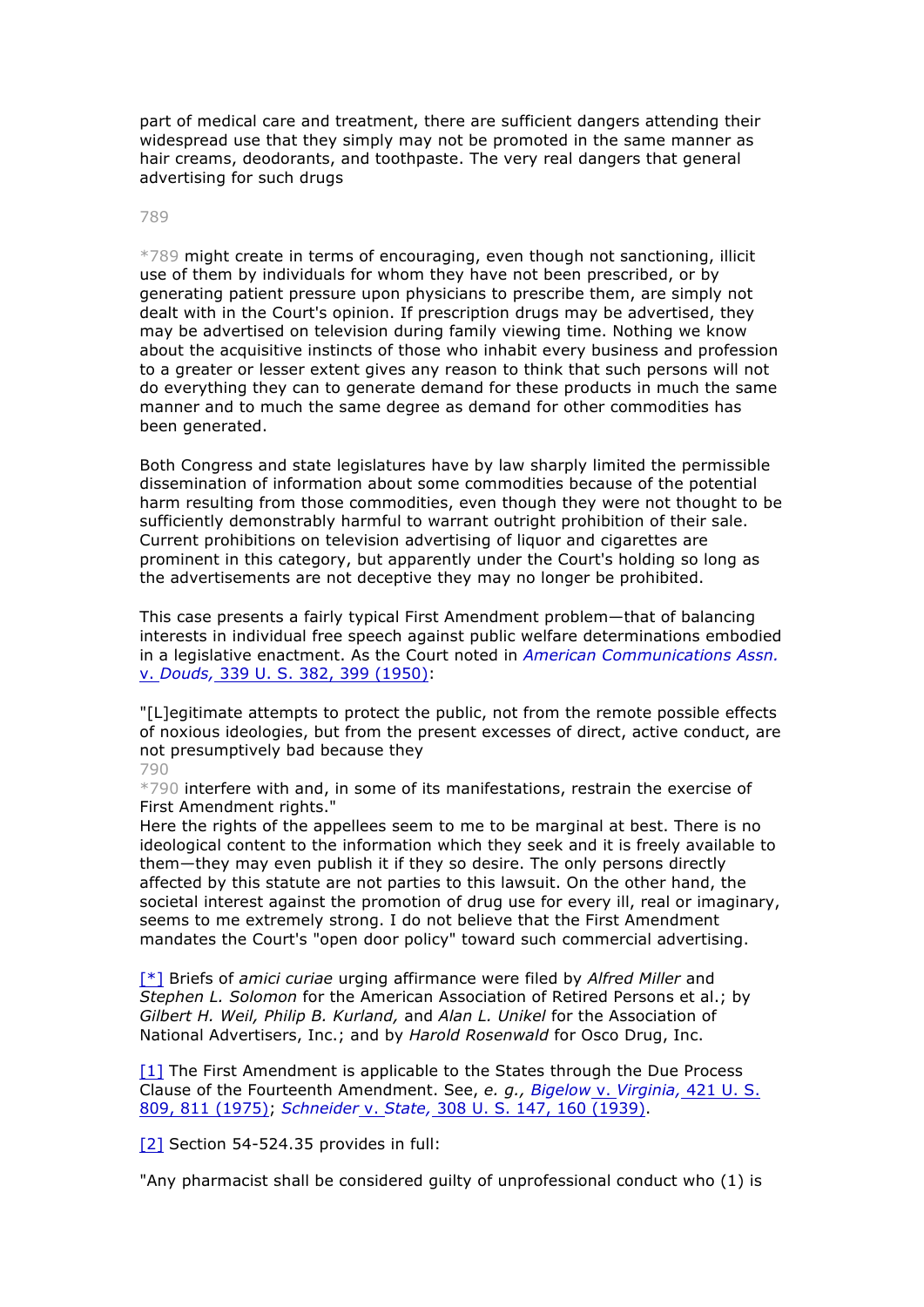found guilty of any crime involving grave moral turpitude, or is guilty of fraud or deceit in obtaining a certificate of registration; or (2) issues, publishes, broadcasts by radio, or otherwise, or distributes or uses in any way whatsoever advertising matter in which statements are made about his professional service which have a tendency to deceive or defraud the public, contrary to the public health and welfare; or (3) publishes, advertises or promotes, directly or indirectly, in any manner whatsoever, any amount, price, fee, premium, discount, rebate or credit terms for professional services or for drugs containing narcotics or for any drugs which may be dispensed only by prescription."

[3] The parties, also, have stipulated that pharmacy "is a profession." Stipulation of Facts ¶ 11, App. 11.

[4] *Id.,* ¶ 8, App. 11. See generally *id.,* ¶¶ 6-16, App. 10-12.

[5] Exception is made for "legally qualified" practitioners of medicine, dentistry, osteopathy, chiropody, and veterinary medicine. § 54-524.53.

[6] Stipulation of Facts ¶ 25, App. 15.

[7] *Id.,* ¶ 18, App. 13.

[8] Theretofore an administrative regulation to the same effect had been outstanding. The **Board**, however, in 1967 was advised by the State Attorney General's office that the regulation was unauthorized. The challenged phrase was added to the statute the following year. See *Patterson Drug Co.* v. *Kingery,* 305 F. Supp. 821, 823 n. 1 (WD **Va**. 1969).

[9] Stipulation of Facts 1 3, App. 9.

[10] The organizations are the Virginia Citizens Consumer Council, Inc., and the Virginia State AFL-CIO. Each has a substantial membership (approximately 150,000 and 69,000, respectively) many of whom are users of prescription drugs. *Id.,* ¶¶ 1 and 2, App. 9. The American Association of Retired Persons and the National Retired Teachers Association, also claiming many members who "depend substantially on prescription drugs for their well-being," Brief 2, are among those who have filed briefs *amici curiae* in support of the appellees.

[11] Stipulation of Facts ¶¶ 22 (b) and (c), App. 14. The phenomenon of widely varying drug prices is apparently national in scope. The American Medical Association conducted a survey in Chicago that showed price differentials in that city of up to 1200% for the same amounts of a specific drug. A study undertaken by the Consumers Union in New York found that prices for the same amount of one drug ranged from 79 ¢ to \$7.45, and for another from \$1.25 to \$11.50. *Id.,* ¶¶ 22 (d) and (e), App. 14. *Amici* American Association of Retired Persons and National Retired Teachers Association state that in 1974 they participated in a survey of three prescription drug prices at 28 pharmacies in Washington, D. C., and found pharmacy-to-pharmacy variances in the price of identical drugs as great as 245%. Brief as *Amici Curiae* 10. The prevalence of such discrepancies "throughout the United States" is documented in a recent report. Staff Report to the Federal Trade Commission, Prescription Drug Price Disclosures 119 (1975). The same report indicates that 34 States impose significant restrictions on dissemination of drug price information and, thus, make the problem a national one. *Id.,* at 34.

[12] The Florida and Pennsylvania decisions appear to rest on state constitutional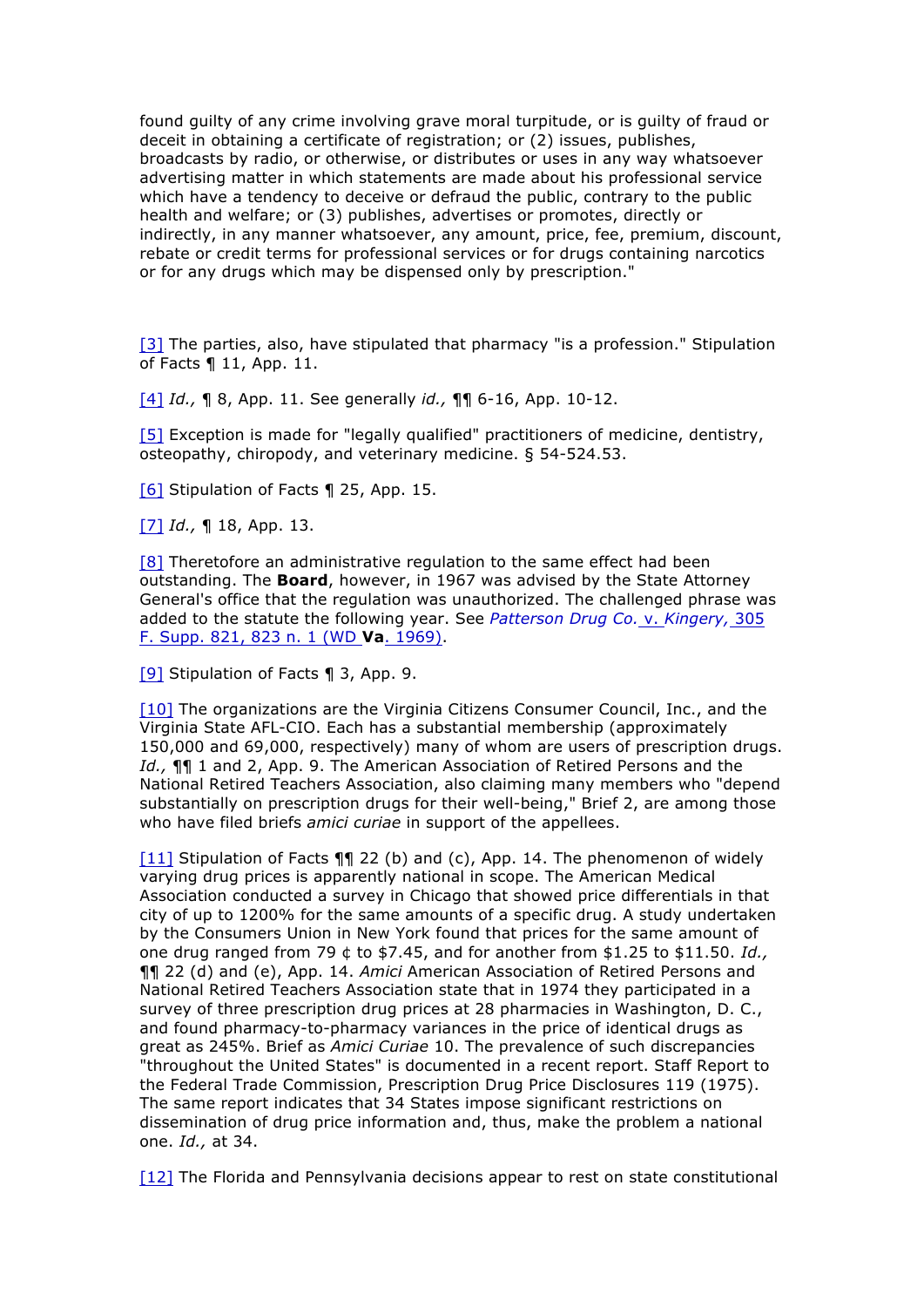grounds. The Maryland decision was based on the Due Process Clause of the Fourteenth Amendment as well as on provisions of the State Constitution.

Accord: *Terry* v. *California State Board of Pharmacy,* 395 F. Supp. 94 (ND Cal. 1975), appeal docketed, No. 75-336. Contra: *Urowsky* v. *Board of Regents,* 38 N. Y. 2d 364, 342 N. E. 2d 583 (1975); *Supermarkets General Corp.* v. *Sills,* 93 N. J. Super. 326, 225 A. 2d 728 (1966).

See Note: Commercial Speech—An End in Sight to *Chrestensen?* 23 De Paul L. Rev. 1258 (1974); Comment, 37 Brooklyn L. Rev. 617 (1971); Comment, 24 Wash. and Lee L. Rev. 299 (1967).

[13] In *Head* v. *New Mexico Board,* the First Amendment issue was raised. This Court refused to consider it, however, because it had not been presented to the state courts, nor reserved in the notice of appeal here. 374 U. S., at 432 n. 12. The Court's action to this effect was noted in *Pittsburgh Press Co.* v. *Human Relations Comm'n,* 413 U. S. 376, 387 n. 10 (1973). The appellants at the oral argument recognized that *Head* was a due process case. Tr. of Oral Arg. 10.

[14] "In the absence of Section 54-524.35 (3), some pharmacies in Virginia would advertise, publish and promote price information regarding prescription drugs." Stipulation of Facts ¶ 26, App. 15.

[15] The dissent contends that there is no such right to receive the information that another seeks to disseminate, at least not when the person objecting could obtain the information in another way, and could himself disseminate it. Our prior decisions, cited above, are said to have been limited to situations in which the information sought to be received "would not be otherwise reasonably available," see *post,* at 782; emphasis is also placed on the appellees' great need for the information, which need, assertedly, should cause them to take advantage of the alternative of digging it up themselves. We are aware of no general principle that freedom of speech may be abridged when the speaker's listeners could come by his message by some other means, such as seeking him out and asking him what it is. Nor have we recognized any such limitation on the independent right of the listener to receive the information sought to be communicated. Certainly, the recipients of the political publications in *Lamont* could have gone abroad and thereafter disseminated them themselves. Those in *Kleindienst* who organized the lecture tour by a foreign Marxist could have done the same. And the addressees of the inmate correspondence in *Procunier* could have visited the prison themselves. As for the recipients' great need for the information sought to be disseminated, if it distinguishes our prior cases at all, it makes the appellees' First Amendment claim a stronger rather than a weaker one.

[16] See *Bigelow* v. *Virginia,* 421 U. S., at 820 n. 6, citing Mr. Justice Douglas' observation in *Cammarano* v. *United States,* 358 U. S. 498, 514 (1959) (concurring opinion), that the *Chrestensen* ruling "was casual, almost offhand. And it has not survived reflection"; the similar observation of four Justices in dissent in *Lehman* v. *City of Shaker Heights,* 418 U. S. 298, 314 n. 6 (1974); and expressions of three Justices in separate dissents in *Pittsburgh Press Co.* v. *Human Relations Comm'n,* 413 U. S., at 393, 398, and 401. See also Mr. Justice Douglas' comment, dissenting from the denial of certiorari in *Dun & Bradstreet, Inc.* v. *Grove,* 404 U. S. 898, 904-906 (1971).

[17] The speech of labor disputants, of course, is subject to a number of restrictions. The Court stated in *NLRB* v. *Gissel Packing Co.,* 395 U. S., at 618, for example, that an employer's threats of retaliation for the labor actions of his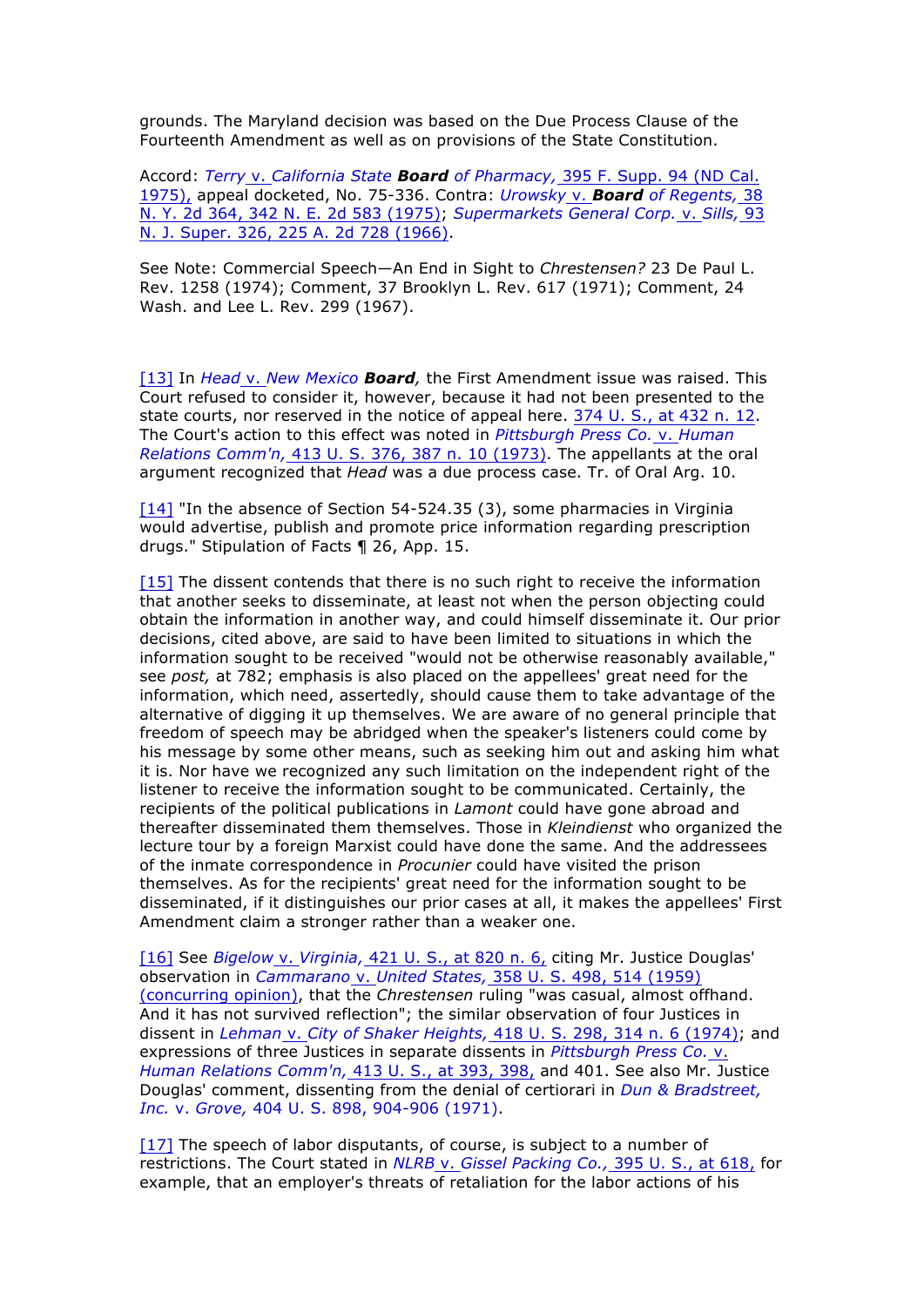employees are "without the protection of the First Amendment." The constitutionality of restrictions upon speech in the special context of labor disputes is not before us here. We express no views on that complex subject, and advert to cases in the labor field only to note that in some circumstances speech of an entirely private and economic character enjoys the protection of the First Amendment.

[18] The point hardly needs citation, but a few figures are illustrative. It has been estimated, for example, that in 1973 and 1974 per capita drug expenditures of persons age 65 and over were \$97.27 and \$103.17, respectively, more than twice the figures of \$41.18 and \$45.14 for all age groups. Cooper & Piro, Age Differences in Medical Care Spending, Fiscal Year 1973, 37 Social Security Bull., No. 5, p. 6 (1974); Mueller & Gibson, Age Differences in Health Care Spending, Fiscal Year 1974, 38 Social Security Bull., No. 6, p. 5 (1975). These figures, of course, reflect the higher rate of illness among the aged. In 1971, 16.9% of all Americans 65 years and over were unable to carry on major activities because of some chronic condition, the figure for all ages being only 2.9%. Statistical Policy Division, Office of Management and Budget, Social Indicators 1973, p. 36. These figures eloquently suggest the diminished capacity of the aged for the kind of active comparison shopping that a ban on advertising makes necessary or desirable. Diminished resources are also the general rule for those 65 and over; their income averages about half that for all age groups. *Id.,* at 176.

The parties have stipulated that a "significant portion of income of elderly persons is spent on medicine." Stipulation of Facts ¶ 27, App. 15.

[19] For the views of a leading exponent of this position, see A. Meiklejohn, Free Speech And Its Relation to Self-Government (1948). This Court likewise has emphasized the role of the First Amendment in guaranteeing our capacity for democratic self-government. See *New York Times Co.* v. *Sullivan,* 376 U. S. 254, 269-270 (1964), and cases cited therein.

[20] Pharmaceuticals themselves provide a not insignificant illustration. The parties have stipulated that expenditures for prescription drugs in the United States in 1970 were estimated at \$9.14 billion. Stipulation of Facts ¶ 17, App. 12. It has been said that the figure for drugs and drug sundries in 1974 was \$9.695 billion, with that amount estimated to be increasing about \$700 million per year. Worthington, National Health Expenditures 1929-1974, 38 Social Security Bull., No. 2, p. 9 (1975). The task of predicting the effect that a free flow of drug price information would have on the production and consumption of drugs obviously is a hazardous and speculative one. It was recently undertaken, however, by the staff of the Federal Trade Commission in the course of its report, see n. 11, *supra,* on the merits of a possible Commission rule that would outlaw drug price advertising restrictions. The staff concluded that consumer savings would be "of a very substantial magnitude, amounting to many millions of dollars per year." Staff Report, *supra,* n. 11, at 181.

[21] An argument not advanced by the **Board**, either in its brief or in the testimony proffered prior to summary judgment, but which on occasion has been made to other courts, see, *e. g., Pennsylvania State Board of Pharmacy* v. *Pastor,* 441 Pa. 186, 272 A. 2d 487 (1971), is that the advertisement of low drug prices will result in overconsumption and in abuse of the advertised drugs. The argument prudently has been omitted. By definition, the drugs at issue here may be sold only on a physician's prescription. We do not assume, as apparently the dissent does, that simply because low prices will be freely advertised, physicians will overprescribe, or that pharmacists will ignore the prescription requirement.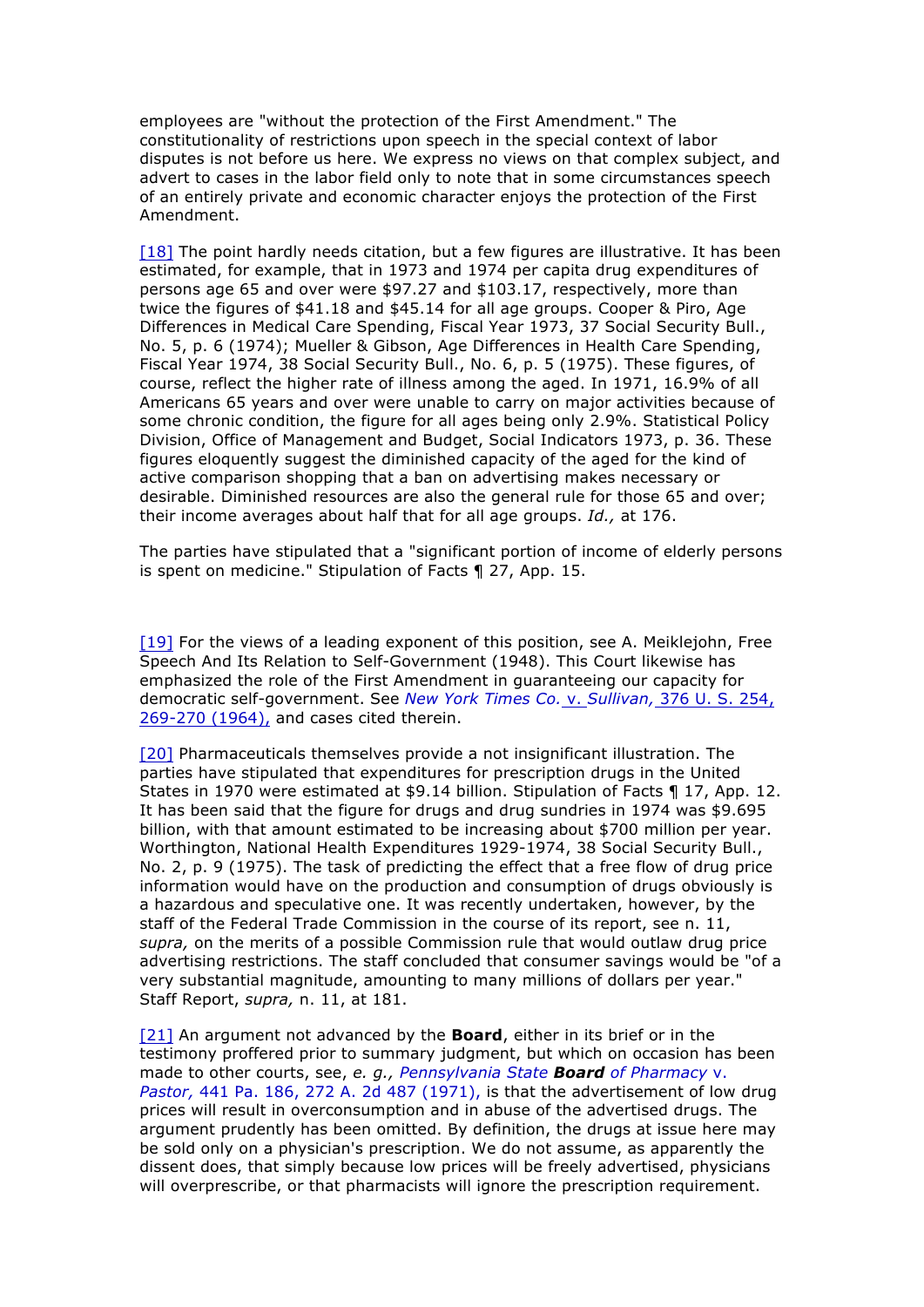[22] Monitoring, even if pursued, is not fully effective. It is complicated by the mobility of the patient; by his patronizing more than one pharmacist; by his being treated by more than one prescriber; by the availability of over-the-counter drugs; and by the antagonism of certain foods and drinks. Stipulation of Facts ¶¶ 30-47, App. 16-19. Neither the Code of Ethics of the American Pharmaceutical Association nor that of the Virginia Pharmaceutical Association requires a pharmacist to maintain family prescription records. *Id.,* ¶ 42, App. 18. The appellant **Board** has never promulgated a regulation requiring such records. *Id.,* ¶ 43, App. 18.

[23] Descriptions of the pharmacist's expertise, its importance to the consumer, and its alleged jeopardization by price advertising are set forth at length in the numerous summaries of testimony of proposed witnesses for the **Board**, and objections to testimony of proposed witnesses for the plaintiffs, that the **Board** filed with the District Court prior to summary judgment, the substance of which appellees did not contest. App. 4, 27-48, 52-53; Brief for Appellants 4-5, and n. 2.

[24] In concluding that commercial speech enjoys First Amendment protection, we have not held that it is wholly undifferentiable from other forms. There are commonsense differences between speech that does "no more than propose a commercial transaction," *Pittsburgh Press Co.,* v. *Human Relations Comm'n,* 413 U. S., at 385, and other varieties. Even if the differences do not justify the conclusion that commercial speech is valueless, and thus subject to complete suppression by the State, they nonetheless suggest that a different degree of protection is necessary to insure that the flow of truthful and legitimate commercial information is unimpaired. The truth of commercial speech, for example, may be more easily verifiable by its disseminator than, let us say, news reporting or political commentary, in that ordinarily the advertiser seeks to disseminate information about a specific product or service that he himself provides and presumably knows more about than anyone else. Also, commercial speech may be more durable than other kinds. Since advertising is the *sine qua non* of commercial profits, there is little likelihood of its being chilled by proper regulation and forgone entirely.

Attributes such as these, the greater objectivity and hardiness of commercial speech, may make it less necessary to tolerate inaccurate statements for fear of silencing the speaker. Compare *New York Times Co.* v. *Sullivan,* 376 U. S. 254 (1964), with *Dun & Bradstreet, Inc.* v. *Grove,* 404 U. S. 898 (1971). They may also make it appropriate to require that a commercial message appear in such a form, or include such additional information, warnings, and disclaimers, as are necessary to prevent its being deceptive. Compare *Miami Herald Publishing Co.* v. *Tornillo,* 418 U. S. 241 (1974), with *Banzhaf* v. *FCC,* 132 U. S. App. D. C. 14, 405 F. 2d 1082 (1968), cert. denied *sub nom. Tobacco Institute, Inc.* v. *FCC,* 396 U. S. 842 (1969). Cf. *United States* v. *95 Barrels of Vinegar,* 265 U. S. 438, 443 (1924) ("It is not difficult to choose statements, designs and devices which will not deceive"). They may also make inapplicable the prohibition against prior restraints. Compare *New York Times Co.* v. *United States,* 403 U. S. 713 (1971), with *Donaldson* v. *Read Magazine,* 333 U. S. 178, 189-191 (1948); *FTC* v. *Standard Education Society,* 302 U. S. 112 (1937); *E. F. Drew & Co.* v. *FTC,* 235 F. 2d 735, 739-740 (CA2 1956), cert. denied, 352 U. S. 969 (1957).

[25] We stress that we have considered in this case the regulation of commercial advertising by pharmacists. Although we express no opinion as to other professions, the distinctions, historical and functional, between professions, may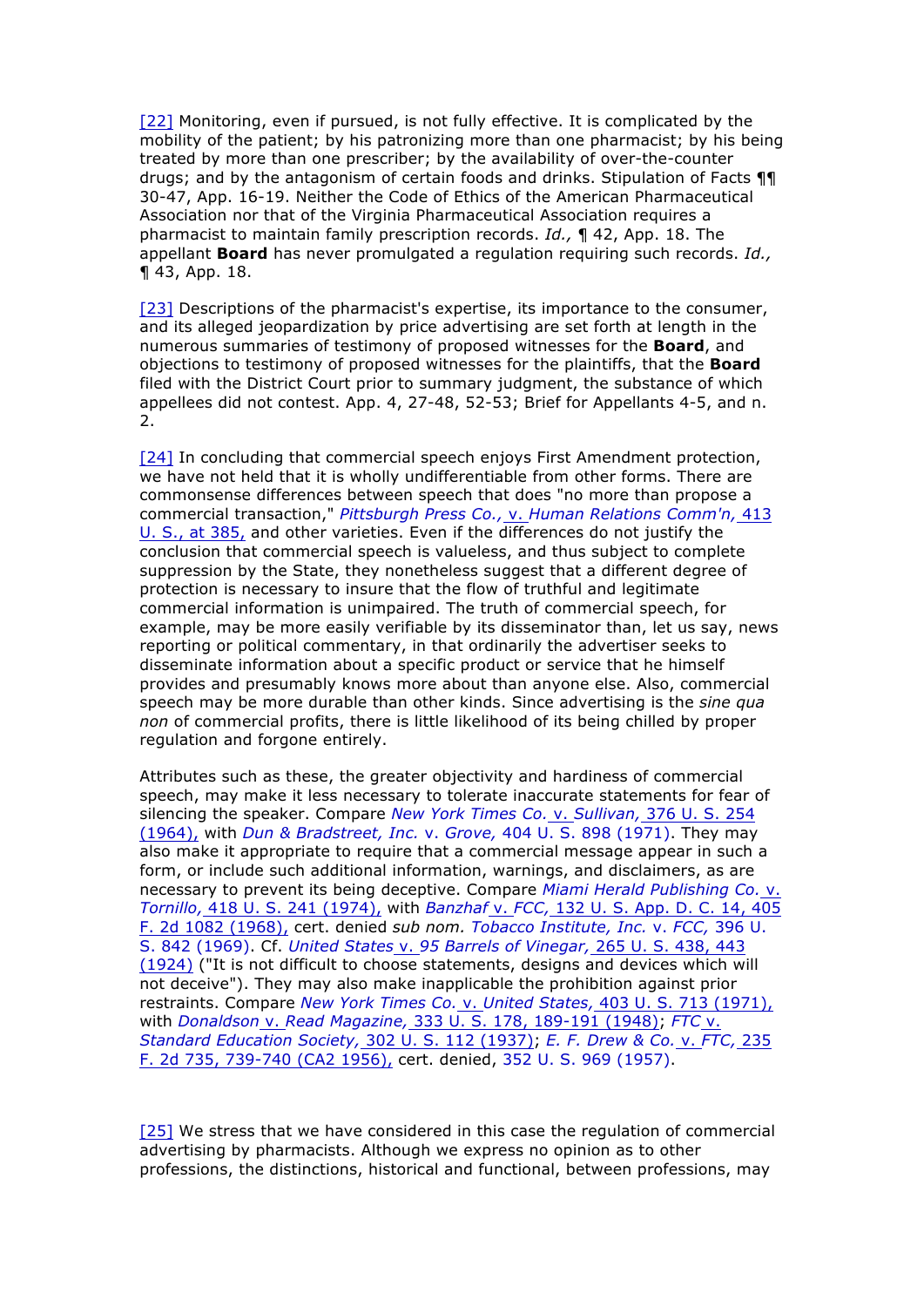require consideration of quite different factors. Physicians and lawyers, for example, do not dispense standardized products; they render professional *services* of almost infinite variety and nature, with the consequent enhanced possibility for confusion and deception if they were to undertake certain kinds of advertising.

[1] In recent years the soundness of the sweeping language of the *Chrestensen* opinion has been repeatedly questioned. See *Bigelow* v. *Virginia,* 421 U. S. 809, 819-821; *Lehman* v. *City of Shaker Heights,* 418 U. S. 298, 314-315, and n. 6 (BRENNAN, J., dissenting); *Pittsburgh Press Co.* v. *Human Relations Comm'n,* 413 U. S. 376, 398 (Douglas, J., dissenting); *id.,* at 401, and n. 6 (STEWART, J., dissenting); *Dun & Bradstreet, Inc.* v. *Grove,* 404 U. S. 898, 904-906 (Douglas, J., dissenting from denial of certiorari).

[2] *Police Dept. of Chicago* v. *Mosley,* 408 U. S. 92, 95. See, *e. g., Hudgens* v. *NLRB,* 424 U. S. 507, 520; *Erznoznik* v. *City of Jacksonville,* 422 U. S. 205, 209; *Pell* v. *Procunier,* 417 U. S. 817, 828; *Grayned* v. *City of Rockford,* 408 U. S. 104, 115.

[3] Speech by an employer or a labor union organizer that contains material misrepresentations of fact or appeals to racial prejudice may form the basis of an unfair labor practice or warrant the invalidation of a certification election. See, *e. g., Sewell Mfg. Co.,* 138 N. L. R. B. 66; *United States Gypsum Co.,* 130 N. L. R. B. 901; *Gummed Products Co.,* 112 N. L. R. B. 1092. Such restrictions would clearly violate First Amendment guarantees if applied to political expression concerning the election of candidates to public office. See *Vanasco* v. *Schwartz,* 401 F. Supp. 87 (EDNY) (three-judge court), summarily aff'd *sub nom. Schwartz* v. *Postel,* 423 U. S. 1041. Other restrictions designed to promote antiseptic conditions in the labor relations context, such as the prohibition of certain campaigning during the 24-hour period preceding the election, would be constitutionally intolerable if applied in the political arena. Compare *Peerless Plywood Co.,* 107 N. L. R. B. 427, with *Mills* v. *Alabama,* 384 U. S. 214.

[4] In the labor relations area, governmental requlation of expression bv employers has been justified in part by the competing First Amendment associational interests of employees and by the economic dependence of employees on their employers. See *NLRB* v. *Gissel Packing Co.,* 395 U. S., at 617-618; *NLRB* v. *Virginia Electric & Power Co.,* 314 U. S. 469, 477.

[5] The Court in *Gissel Packing Co.* emphasized the NLRB's expertise in determining whether statements by employers would tend to mislead or coerce employees. 395 U. S., at 620. The NLRB's armamentarium for responding to material misrepresentations and deceptive tactics includes the issuance of ceaseand-desist orders and the securing of restraining orders. See 29 U. S. C. §§ 160  $(c)$ ,  $(i)$ .

[6] As the Court observed in *Cantwell* v. *Connecticut,* 310 U. S. 296, 310:

"To persuade others to his own point of view, the pleader, as we know, at times, resorts to exaggeration, to vilification of men who have been, or are, prominent in church or state, and even to false statement. But the people of this nation have ordained in the light of history, that, in spite of the probability of excesses and abuses, these liberties are, in the long view, essential to enlightened opinion and right conduct on the part of the citizens of a democracy."

[7] See Developments in the Law—Deceptive Advertising, 80 Harv. L. Rev. 1005,